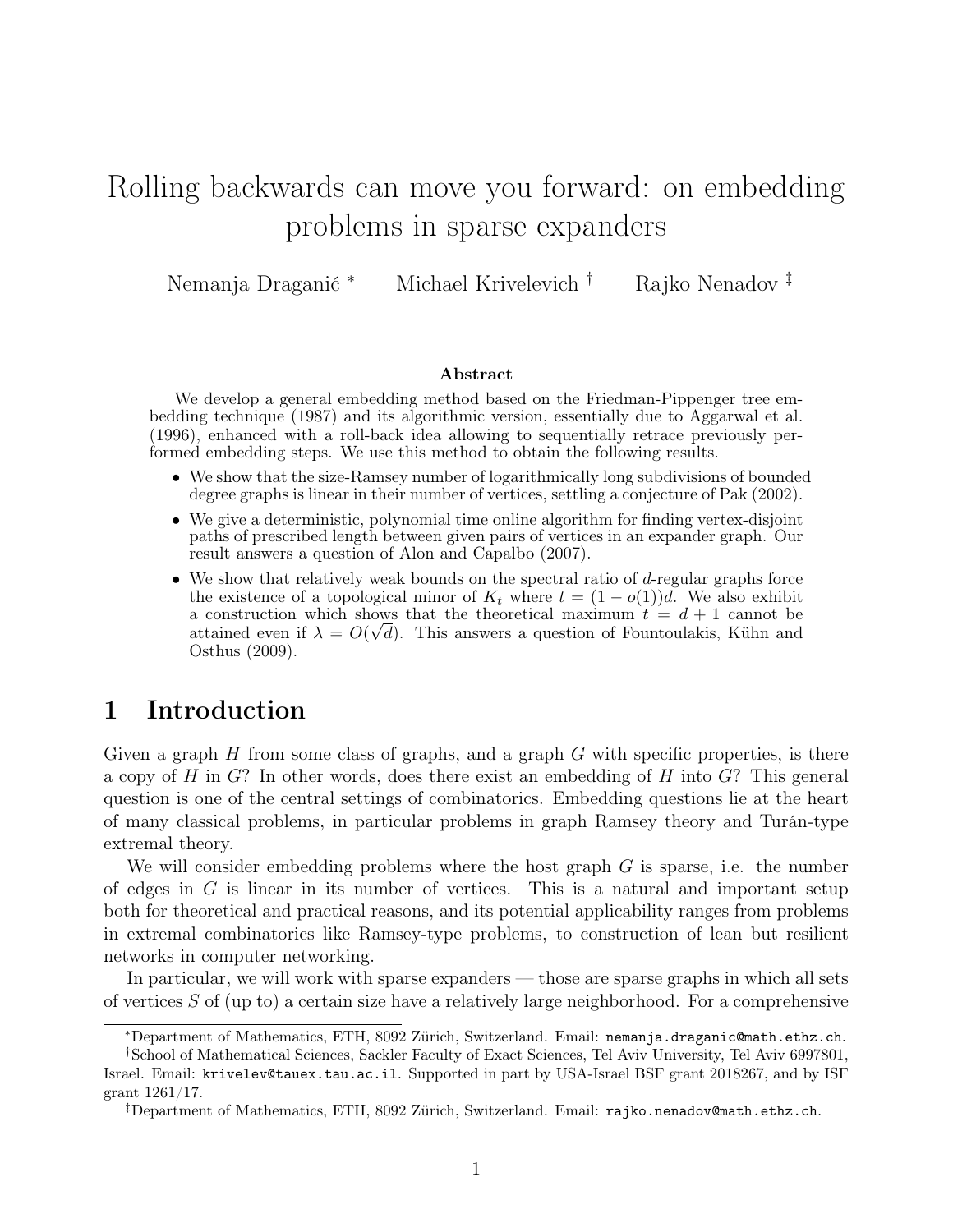source of information about expanders, see the survey of Hoory, Linial and Wigderson [\[32\]](#page-18-0). Closely related to expander graphs is the notion of pseudo-random graphs. Informally, a graph is pseudo-random if it behaves similarly to a random graph when it comes to edge distribution. A very popular class of examples of such graphs are  $(n, d, \lambda)$ -graphs, introduced by Alon [\[2\]](#page-17-0).

**Definition 1.1.** A d-regular graph G on n vertices is an  $(n, d, \lambda)$ -graph if all of the eigenvalues of its adjacency matrix, except the largest one, are at most  $\lambda$  in absolute value.

One can show that the smaller  $\lambda$  is, the closer the graph resembles a random graph in terms of edge distribution (see Section [1.1.1](#page-2-0) for some details). A small  $\lambda$  also means that the graph has good expansion properties and we will use a few such results throughout the paper. For a survey on pseudo-random graphs, see the paper of Krivelevich and Sudakov [\[39\]](#page-19-0).

For our embedding problems, usually the host graph G will be an  $(n, d, \lambda)$ -graph, for sufficiently small  $\lambda$  and a constant d. What kind of subgraphs can we hope to find in such graphs? One natural restriction will be that the girth of the graph we embed is  $\Omega(\log n)$ , as there exist  $(n, d, \lambda)$ -graphs with small spectral ratio  $\lambda/d$  and of logarithmic girth, as shown in the seminal paper of Lubotzky, Phillips and Sarnak [\[41\]](#page-19-1). Thus we are normally confined to embedding trees and other graphs with large girth.

There is a large body of research devoted to finding (almost-spanning and spanning) bounded degree trees in sparse expanders and in sparse random graphs. Beck [\[10\]](#page-17-1) used results about long paths in expanding graphs to argue that one can find monochromatic linear sized paths in 2-colored sparse random graphs. Friedman and Pippenger [\[26\]](#page-18-1) proved an analogous statement for arbitrary bounded degree trees in sparse expanders, which was improved upon by Haxell [\[29\]](#page-18-2), who showed that under similar assumptions one can embed even larger trees into (sparse) expanders. Alon, Krivelevich and Sudakov [\[6\]](#page-17-2) proved the existence of every almost spanning tree of bounded degree in both sparse random graphs and in appropriate  $(n, d, \lambda)$ -graphs, later improved by Balogh, Csaba and Samotij and Pei [\[8\]](#page-17-3), and for a resilience version of this result see [\[9\]](#page-17-4). Finally, for random graphs  $G \sim G(n, p)$  with  $p = \frac{C \log n}{n}$  $\frac{\log n}{n}$  and for a fixed d, Montgomery [\[44\]](#page-19-2) recently proved that for large enough  $C, G$  typically contains all spanning trees of maximum degree at most d, resolving an old conjecture of Kahn (see [\[34\]](#page-18-3)). For results about finding small minors of logarithmic girth in sparse expanders, see, e.g. [\[43,](#page-19-3) [51\]](#page-19-4).

In this paper, we present three different results related to embedding into sparse expanders — the first one deals with size-Ramsey numbers of logarithmic subdivisions of bounded degree graphs and resolves a conjecture of Pak from 2002 [\[45\]](#page-19-5), while the second is concerned with the classical problem of finding vertex-disjoint paths in graphs, and resolves a problem of Alon and Capalbo from 2007 [\[4\]](#page-17-5). The third one is about finding topological minors of complete graphs in  $(n, d, \lambda)$ -graphs, and is related to a question of Fountoulakis, Kühn and Osthus [\[25\]](#page-18-4). For those three problems we develop two variations of our embedding technique. Both are based on the result of Friedman and Pippenger [\[26\]](#page-18-1) about embedding trees in expander graphs vertex by vertex and an idea by Daniel Johannsen [\[33\]](#page-18-5), which allows us to successively remove vertices from the list of already embedded vertices. This roll-back result turns out to be very powerful for tackling problems of this sort. One of the variants which we show is algorithmic, and uses ideas by Dellamonica and Kohayakawa [\[17\]](#page-18-6), who showed an algorithmic version of the original Friedman-Pippenger embedding result, by reducing it to a certain online matching problem solved by Aggarwal et al. [\[1\]](#page-17-6).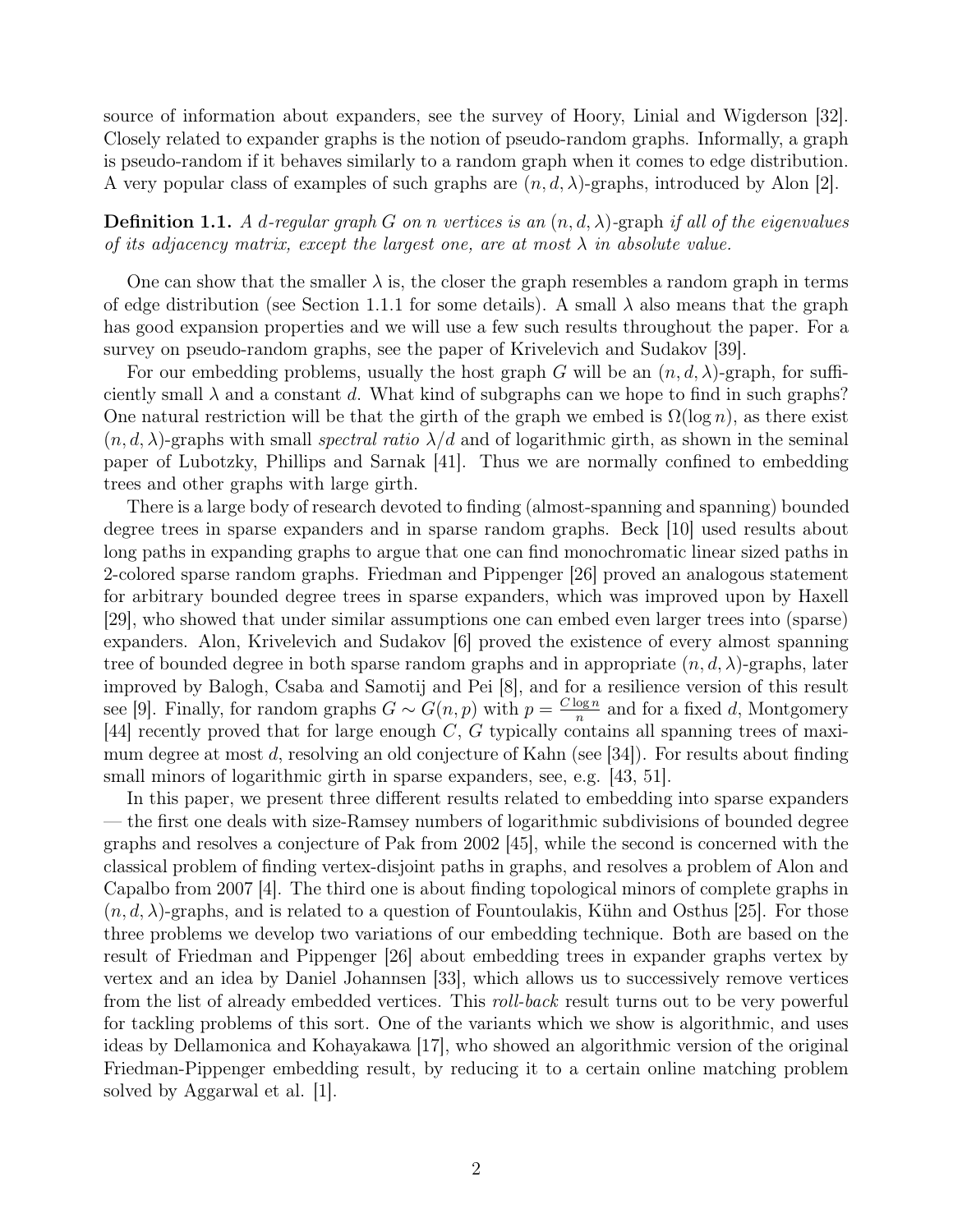#### 1.1 Size-Ramsey numbers of subdivided graphs

Given a graph H and an integer  $k > 2$ , a graph G is said to be k-Ramsey for H if every coloring of the edges of G with k colors contains a monochromatic copy of  $H$ . This notion was introduced by Ramsey [\[47\]](#page-19-6), who proved that for every graph H there exists  $N \in \mathbb{N}$  such that  $K_N$  is k-Ramsey for H. The smallest such N, denoted by  $R_k(H)$ , is called the Ramsey number. Determining the asymptotic order of  $R_2(K_\ell)$  is one of the most important open problems in this area [\[14,](#page-17-7) [52\]](#page-19-7). We will be concerned with the related notion of *size-Ramsey numbers*, introduced by Erdős, Faudree, Rousseau and Schelp [\[22\]](#page-18-7). Given a graph H and an integer  $k \geq 2$ , the size-Ramsey number  $\hat{R}_k(H)$  is the smallest integer m such that there exists a graph G with  $m$  edges which is  $k$ -Ramsey for  $H$ . The existence of the Ramsey number immediately implies the upper bound  $\hat{R}_k(H) \leq {R_k(H) \choose 2}$ . Other related notions include Folkman numbers, chromatic-Ramsey numbers, degree-Ramsey numbers, etc. We refer the reader to a survey by Conlon, Fox and Sudakov [\[15\]](#page-17-8) for a thorough treatment of the topic.

Answering a \$100 question of Erdős [\[20\]](#page-18-8), Beck [\[10\]](#page-17-1) showed that paths have linear size-Ramsey number, that is  $\hat{R}_2(P_n) \leq Cn$  for an absolute constant C. He also raised the ques-tion [\[11\]](#page-17-9) of whether  $\hat{R}_2(H)$  grows linearly for graphs with bounded maximum degree. This was proven for trees by Friedman and Pippenger [\[26\]](#page-18-1) and for cycles by Haxell, Kohayakawa and Łuczak [\[30\]](#page-18-9). However, the general case was settled in the negative by Rödl and Szemerédi [\[48\]](#page-19-8), who showed that there exists a constant  $c > 0$  such that for every sufficiently large n there is a graph H with n vertices and maximum degree 3 for which  $\hat{R}_2(H) \ge n \log^c n$ . In the same paper, they conjectured that  $\log^c n$  can be improved to  $n^{\epsilon}$  for some constant  $\varepsilon > 0$ , but this remains open.

#### <span id="page-2-0"></span>1.1.1 Subdivisions of graphs

Since we are far from understanding size-Ramsey numbers of bounded degree graphs in general, one natural step in this direction is to consider subdivisions of those graphs. Given a graph H and a function  $\sigma: E(H) \to \mathbb{N}$ , the  $\sigma$ -subdivision  $H^{\sigma}$  of H is the graph obtained from H by replacing each edge  $e \in E(H)$  with a path of length  $\sigma(e)$  joining the endpoints of e, such that all these paths are mutually vertex-disjoint (except possibly at the endpoints). In other words, each edge  $e \in E(H)$  is subdivided  $\sigma(e) - 1$  times.

Size-Ramsey numbers of 'short' subdivisions were first studied by Kohayakawa, Retter and Rödl [\[35\]](#page-18-10). In a recent paper [\[19\]](#page-18-11) we improved their bounds by showing that  $\hat{R}_k(H^q) \leq$  $O(n^{1+1/q})$ , for constant q, k and for all bounded degree graphs H, thus removing a polylogarithmic factor from their bound and answering their question. In general, these graphs were considered in the context of Ramsey theory by Burr and Erdős [\[13\]](#page-17-10) and by Alon [\[3\]](#page-17-11).

In Section [3.1](#page-10-0) (Theorem [1\)](#page-3-0) we show that bounded degree graphs with n vertices such that every two vertices of degree  $\geq 3$  are at distance  $q = \Omega(\log n)$  have linear size-Ramsey numbers (in their order). In fact we prove a stronger result on arbitrary long subdivisions of bounded degree graphs, answering a conjecture of Pak [\[45\]](#page-19-5) along the way. He conjectured that long subdivisions of bounded degree graphs have linear size-Ramsey number.

<span id="page-2-1"></span>**Conjecture 1.2** ([\[45\]](#page-19-5)). For every k,  $D \in \mathbb{N}$  there exist  $C, L > 0$  such that if H is a graph with  $\Delta(H) \le D$  and  $\sigma(e) = \ell \ge L \log(v(H^{\sigma}))$  for all  $e \in E(H)$  then  $\hat{R}_k(H^{\sigma}) \le Cv(H^{\sigma})$ .

Pak [\[45\]](#page-19-5) showed  $\hat{R}_k(H^{\sigma}) = O(v(H^{\sigma}) \log^3(v(H^{\sigma})))$ , and the special case where H is a fixed (small) graph and  $\sigma(e)$  grows was resolved by Donadelli, Haxell and Kohayakawa [\[18\]](#page-18-12).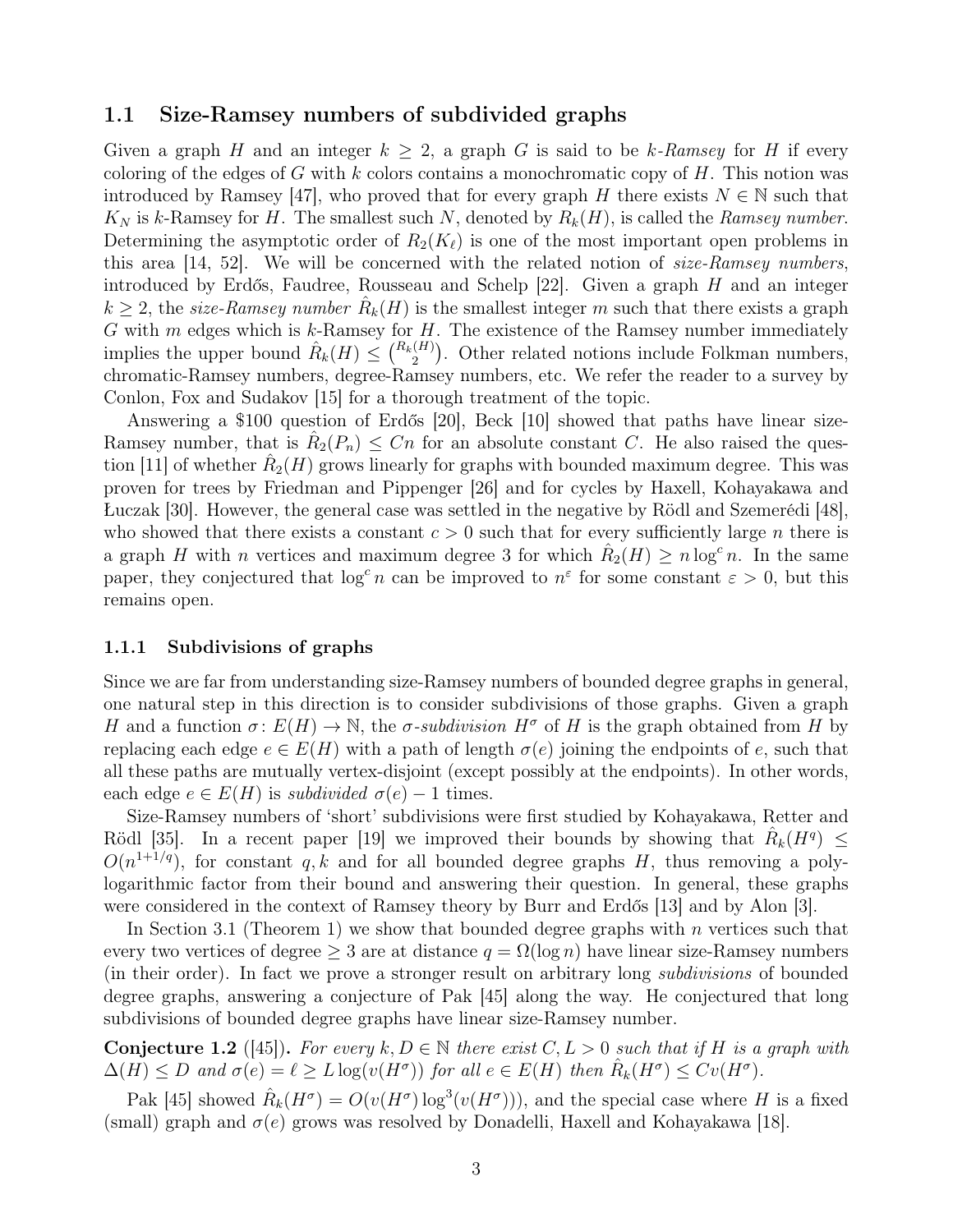We show that every *η-uniform* graph on *n* vertices is k-Ramsey for  $H^{\sigma}$  with  $v(H^{\sigma}) \leq \alpha n$ and  $\sigma(e) \ge \log n$ , for some small  $\alpha > 0$ . As a typical random graph with n vertices and  $m = Cn$ edges is  $\eta$ -uniform, for sufficiently large C, there are an abundance of  $\eta$ -uniform graphs with  $O(n)$  edges, thus confirming Conjecture [1.2.](#page-2-1)

**Definition 1.3.** Given  $0 < \eta \leq 1$ , we say that a graph G with n vertices and density  $p =$  $e(G)/\binom{n}{2}$  $\binom{n}{2}$  is  $\eta$ -uniform if for every pair of disjoint subsets  $U,W\subseteq V(G)$  of size  $|U|,|W|\geq \eta n,$ we have

$$
\big|e(U,W) - |U||W|p\big| \le \eta |U||W|p.
$$

Now we state our result.

<span id="page-3-0"></span>**Theorem 1.** For every  $k, D \in \mathbb{N}$  and for every  $\delta > 0$ , there exist  $\eta, \alpha, C > 0$ , such that the following holds for every *η*-uniform graph G with *n* vertices and  $m \geq Cn$  edges: every k-edge-coloring of G contains a monochromatic copy of every graph  $H^{\sigma}$ , where H is a graph with maximum degree at most  $D$ ,  $v(H^{\sigma}) \leq \alpha n$  and  $\sigma(e) \geq \delta \log n$  for every  $e \in E(H)$ .

Besides random graphs, explicit constructions of  $\eta$ -uniform graphs of constant average degree are also known. One class of examples of such graphs are  $(n, d, \lambda)$ -graphs, for suitably chosen parameters. Indeed, the well known Expander Mixing Lemma [\[5\]](#page-17-12) states that for every  $(n, d, \lambda)$ -graph G and for every  $U, V \subseteq V(G)$  it holds:

<span id="page-3-1"></span>
$$
\left| e_G(U, V) - \frac{d|U||V|}{n} \right| \le \lambda \sqrt{|U||V|}. \tag{1}
$$

From this, one can see that every  $(n, d, \lambda)$ -graph is *η*-uniform for  $\eta = 2\sqrt{\frac{\lambda}{d}}$  $\frac{\lambda}{d}$ . Hence, for a fixed d, the parameter  $\lambda$  is accountable for the uniformity of the distribution of the edges of a d-regular graph. But how small can  $\lambda$  be in terms of d, so that there exists a  $(n, d, \lambda)$ a *d*-regular graph. But how small can  $\lambda$  be in terms of *d*, so that there exists a  $(n, d, \lambda)$ -<br>graph? One can show that  $\lambda = \Omega(\sqrt{d})$  for every such graph whenever  $d < 0.99n$ , and there are known constructions of d-regular graphs for which  $\lambda$  attains this bound, and n is arbitrarily large. This provides us examples of bounded degree graphs, which are  $\eta$ -uniform (for  $\eta \sim$  $d^{-1/4}$ ). For several constructions of such graphs, see, e.g., [\[39\]](#page-19-0). As discussed above, there are known constructions of such graphs which have logarithmic girth, showing that our result is asymptotically tight with respect to the bound on  $\sigma$ . Indeed, if H is a triangle, and G is a graph with girth strictly larger than  $c \log n$ , then G does not contain  $H^{\sigma}$  for any  $\sigma$  bounded from above uniformly by  $c \log n/3$ .

Note that Theorem [1](#page-3-0) is in fact a *universality* result, meaning that the  $\eta$ -uniform graph in question is k-Ramsey for all graphs in the class we are interested in, hence our theorem confirms Pak's conjecture in a strong way. Furthermore, from our proof it can be seen that we actually find a monochromatic subgraph of the graph we color, which contains all described subdivided graphs. Extending the definition in [\[36\]](#page-18-13), we say that a graph  $G$  is k-partition universal for a class of graphs  $\mathcal F$  if for every k-coloring of the edges of  $G$ , there exists a monochromatic subgraph of G which contains a copy of every graph in  $\mathcal F$ . Under this framework, we actually prove that the graph we color is up to a constant factor the optimal k-partition universal graph for the class of all described subdivisions of graphs. For further universality-type results in Ramsey theory see for example [\[16,](#page-18-14) [19,](#page-18-11) [35,](#page-18-10) [36\]](#page-18-13).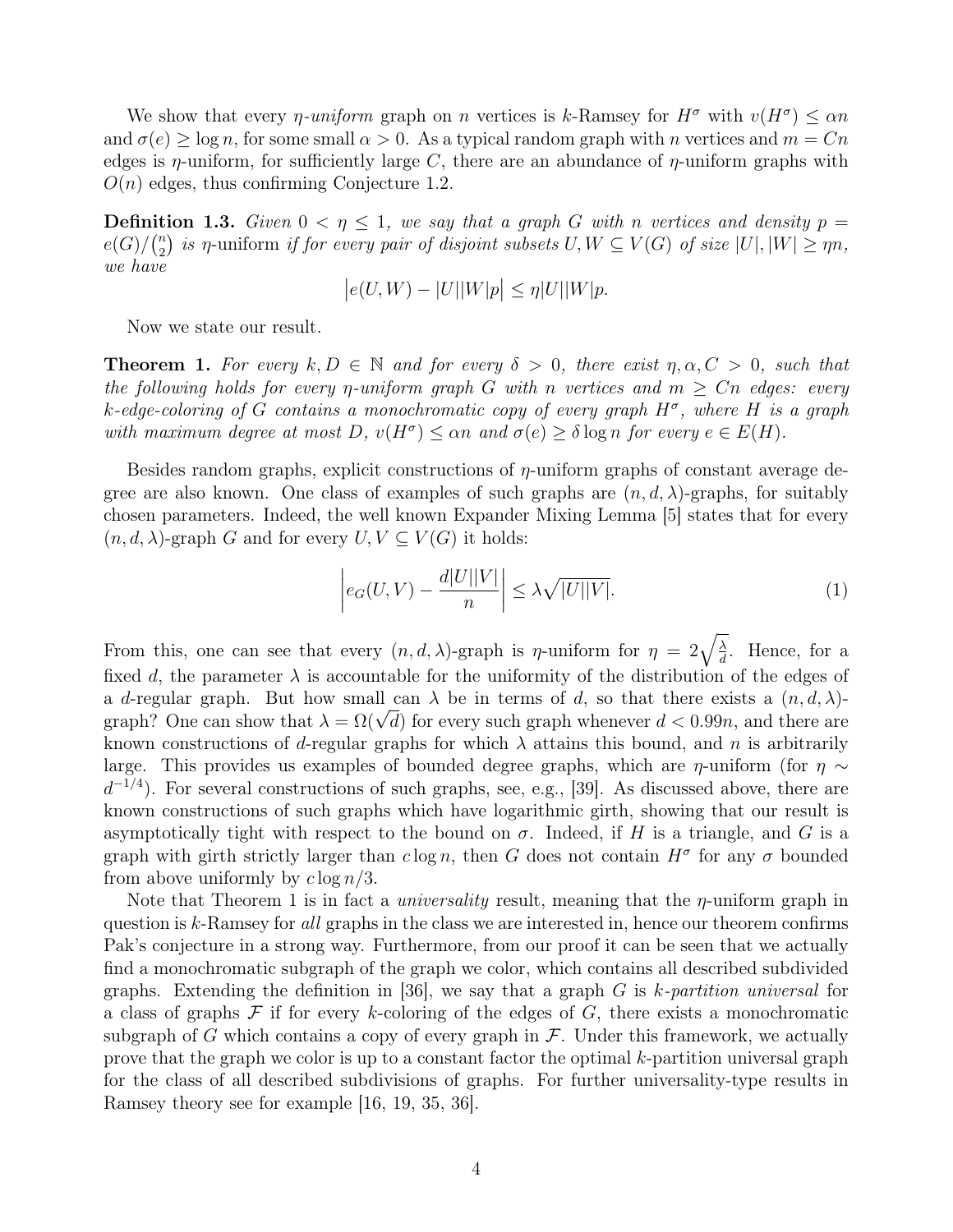#### 1.2 The vertex-disjoint paths problem

For a given graph G and a collection of k disjoint pairs of vertices  $(a_i, b_i)$  from G, can we find for each i a path from  $a_i$  to  $b_i$ , such that the found paths are all vertex-disjoint? This decision problem is  $\mathcal{NP}$ -complete [\[28\]](#page-18-15) when G is allowed to be an arbitrary graph. Furthermore, it remains  $\mathcal{NP}$ -complete, even when G is restricted to be in the class of planar graphs. For fixed k, it is shown to be in  $\mathcal{P}$  [\[49\]](#page-19-9). A variant of this problem in random graphs was studied independently by Hochbaum [\[31\]](#page-18-16), and by Shamir and Upfal [\[50\]](#page-19-10). Both papers proved that for a fixed set of at most  $O(\sqrt{n})$  disjoint pairs of vertices in the random graph  $G(n, m)$ , with high probability (whp) there exist vertex-disjoint paths between every pair if  $m > Cn \log n$ , for a constant  $C > 1$ . Subsequently, Broder, Frieze, Suen and Upfal [\[12\]](#page-17-13) improved this result:

**Theorem 1.4** ([\[12\]](#page-17-13)). There exist  $\alpha, \beta > 0$ , such that whp the following holds. Let  $G = G(n, m)$ for  $m = (\log n + \omega(1))\frac{n}{2}$ , and let  $d = 2m/n$ . For every collection  $\mathcal F$  of at most  $\alpha \frac{n \log d}{\log n}$  $\frac{a \log a}{\log n}$  disjoint pairs of vertices  $(a_i, b_i)$  in G, there exists a path for every i connecting  $a_i$  to  $b_i$ , such that all paths are vertex-disjoint, if the following condition is satisfied for every vertex  $v \in V(G)$ :

$$
|N_G(v) \cap (A \cup B)| < \beta d_G(v) \quad \text{where} \quad A = \bigcup_i \{a_i\} \text{ and } B = \bigcup_i \{b_i\}.
$$

This is an improvement over the mentioned previous papers in many aspects. The number of pairs is optimal up to a constant factor — most pairs in  $G(n, m)$  are at distance  $\Omega(\log n / \log d)$ , so in general one can hope to connect at most  $O(\frac{n \log d}{\log n})$  $\frac{\log a}{\log n}$ ) pairs  $(a_i, b_i)$  in a graph on *n* vertices. Furthermore, the pairs  $(a_i, b_i)$  are not fixed before generating  $G(n, m)$ , but are rather chosen adversarily after having exposed a random graph  $G \sim G(n, m)$ . The last constraint is also optimal up to a constant factor — if the adversary chooses  $a_1$  and  $b_1$  to be at distance 2, and then chooses all neighbours of  $a_1$  to be in other pairs from  $\mathcal{F}$ , then obviously one cannot find the requested disjoint paths. The bound on the number of edges  $m$  is also asymptotically optimal, as this many edges are needed for G to be connected whp.

Changing the focus to the sparse $(r)$  setting, Alon and Capalbo [\[4\]](#page-17-5) studied graphs with constant average degree with good expansion properties. In particular, they proved that for any graph G which is a d-blowup<sup>[1](#page-4-0)</sup> of a  $(n, d, \lambda)$ -graph with a small spectral ratio, and any collection of  $O\left(\frac{nd \log d}{\log n}\right)$  $\frac{d \log d}{\log n}$  pairs of vertices in G which satisfy a similar local condition like in [\[12\]](#page-17-13), one can connect those pairs with vertex-disjoint paths. The number of pairs is optimal up to a constant factor, and they provide an online polynomial time algorithm for finding them.

The argument of Alon and Capalbo does not allow to control the length of the paths found by the algorithm. Accordingly, they ask for a similar result where the length of the paths between each pair is at most  $O(\log n)$ . In Section [3.2,](#page-12-0) we prove such a result (Theorem [2\)](#page-4-1). Furthermore, we do it not only for blowups, but directly for  $(n, d, \lambda)$ -graphs for  $\lambda < d^{0.99}$ . We get the optimal dependency on  $n$  and  $d$ , both for the number of pairs and for the upper bound on the length of the paths. Finally, our algorithm is online in the sense that an adversary can choose the pairs one by one, where the next pair is given after the connection for the previous one is established.

<span id="page-4-1"></span>**Theorem 2.** Let  $0 < \varepsilon < \frac{1}{4}$ , and let G be an  $(n, d, \lambda)$ -graph, with  $\lambda < d^{1-\varepsilon}/320$  and  $d^{\varepsilon} \geq 5$ . Let S be any set of vertices which satisfies  $|N_G(x) \cap S| \leq \frac{d}{4}$  for every  $x \in V(G)$ . Let  $P = \{a_i, b_i\}$  be

<span id="page-4-0"></span><sup>&</sup>lt;sup>1</sup>The d-blowup of a graph  $G$  is the graph obtained from  $G$  by replacing each vertex  $v$  with an independent set  $I_v$  of size d, and replacing every edge  $(v, u)$  with a complete bipartite graph between  $I_v$  and  $I_u$ .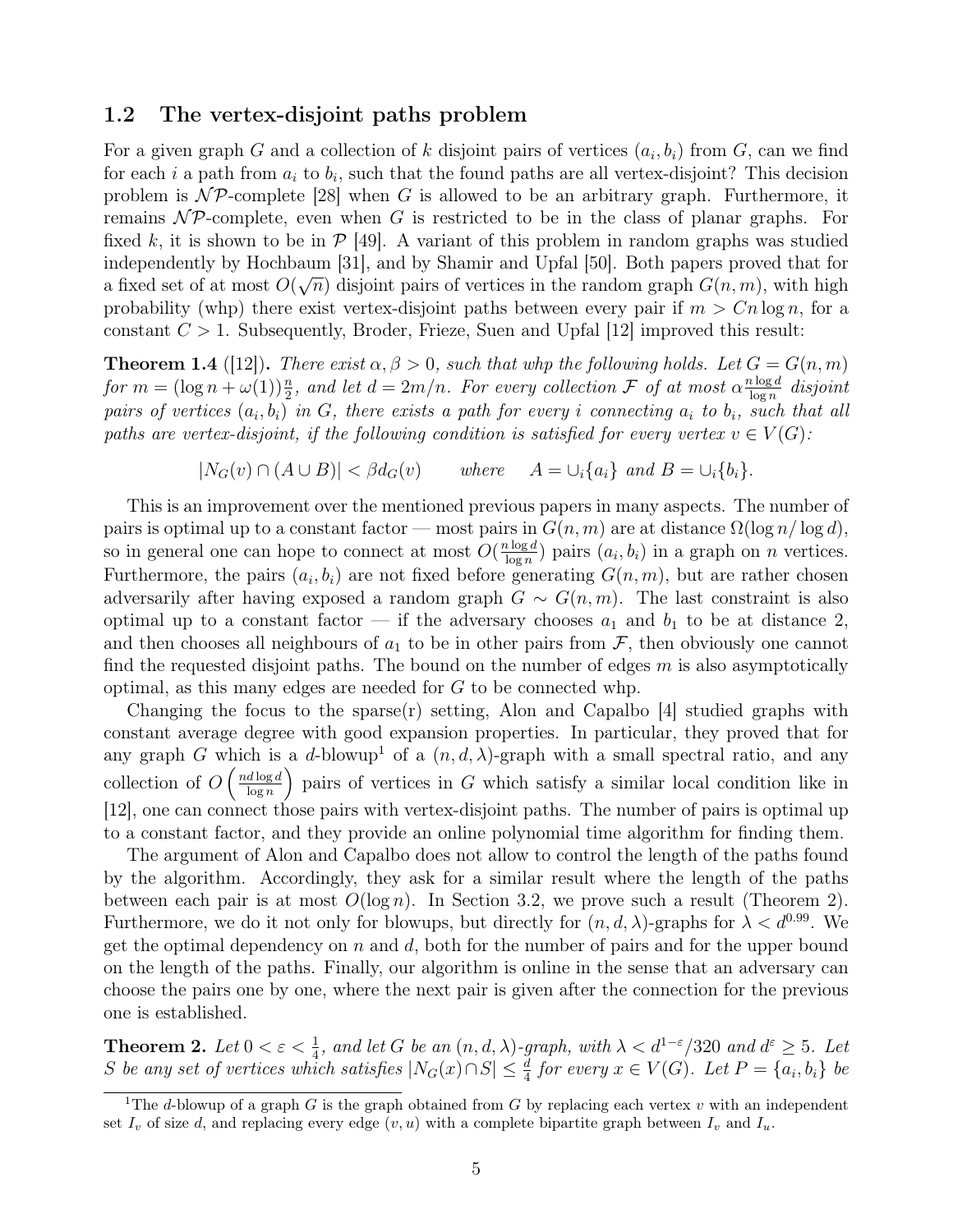a collection of at most  $\frac{\varepsilon n \log d}{480 \log n}$  disjoint pairs of vertices from S. There exists a polynomial time algorithm to find vertex-disjoint paths in G between every pair of vertices  $\{a_i, b_i\}$ , such that the paths are of equal length which is less than  $5\frac{\log n}{\log n}$  $rac{\log n}{\varepsilon \log d}$ . Furthermore, the pairs  $(a_i, b_i)$  are given one by one, and the next pair is revealed when the previous connection is made; all established connections cannot be changed.

These results are closely related to the study of non-blocking networks, which arise in a variety of applications, including construction of communication networks and distributedmemory architectures. For some results see, e.g., [\[23,](#page-18-17) [24,](#page-18-18) [46\]](#page-19-11). In contrast to our results, the graphs which are usually considered here have pre-determined sets of vertices ("inputs" and "outputs") from which the pairs are chosen, while the pairs in our result can be chosen by an adversary, but in such a way that they satisfy an essentially minimal local property. Besides that, the path lengths in some constructions of non-blocking networks are also of optimal  $O(\log n)$  size [\[7\]](#page-17-14). Hence, in some sense our results are a common generalization of [7] and [\[4\]](#page-17-5), as we both allow the adversary to choose the pairs, and our paths are logarithmic in size, although our algorithm is less efficient than the one in [\[7\]](#page-17-14). It can also be seen from our proof that we can allow the adversary to terminate arbitrary already established connections between pairs (and thus freeing the used vertices in the corresponding paths) a finite number of times during the mentioned online algorithm. This feature is related to the study of permutation networks [\[1\]](#page-17-6).

A lot of attention has also been paid to the edge-disjoint paths problem. For a short survey, see [\[27\]](#page-18-19), and for a result on edge-disjoint paths in sufficiently strong expander graphs see [\[4\]](#page-17-5).

#### 1.3 Topological minors

We will use the tools developed for proving Theorem [2](#page-4-1) to derive results about topological minors in expander graphs. We say that a graph  $H$  is a *topological minor* of a graph  $G$  if there is a subdivision of H which is a subgraph in  $G$ ; the vertices in this subdivision which correspond to vertices of H we call branching vertices. Given an  $(n, d, \lambda)$ -graph G, how large can t be such that  $K_t$  is a topological minor of G? Since G is d-regular, the best one could hope for is  $t = d + 1$ . We show that there is a topological minor of  $K_t$  in  $(n, d, \lambda)$ -graphs for  $t = (1 - o(1))d$ , assuming  $\lambda = o(d)$ . Furthermore, if  $\lambda < d^{1-\epsilon}$  we find a topological minor on the asymptotically smallest possible number of vertices  $O(d^2 \frac{\log n}{\log d})$  $\frac{\log n}{\log d}$ , where all the paths which connect the branching vertices are of the same length  $\ell$  with  $\ell = O(\frac{\log n}{\log d})$  $\frac{\log n}{\log d}$ ). Note that we also need a non-trivial upper bound on d, since by a well known argument of Erdős and Fajtlowitz here a non-trivial upper bound on a, since by a wen known argument or Erdos and Pajtiowitz<br>[\[21\]](#page-18-20), one can show that d can be at most of order  $\sqrt{n}$ , if we want to guarantee a topological minor of  $K_t$  with  $t = (1 - o(1))d$ ; for our argument we take  $d = O(n^{1/5})$ .

<span id="page-5-0"></span>**Theorem 3.** Let G be a  $(n, d, \lambda)$ -graph with  $240\lambda < d \leq n^{1/5}/2$ , and let  $d_0$  be such that  $d_0 \geq 3$ . Then G contains a topological minor of  $K_t$  for  $t = \lfloor d - 80\lambda\sqrt{d_0} \rfloor$ , the paths between branching vertices being of equal length  $\ell$ , where  $\ell = O\left(\frac{\log n}{\log d}\right)$  $\log d_0$ .

Theoretically, one might hope to find topological minors of  $K_{d+1}$ , but we show that there exist  $(n, d, \lambda)$ -graphs with  $\lambda = O(\sqrt{d})$  which do not contain a topological minor of  $K_{d+1}$ . This is related to a question of Fountoulakis, Kühn and Osthus [\[25\]](#page-18-4), for which we will need the following definition. We say that a graph G is  $(s, K)$ -expanding if for every subset  $X \subseteq V(G)$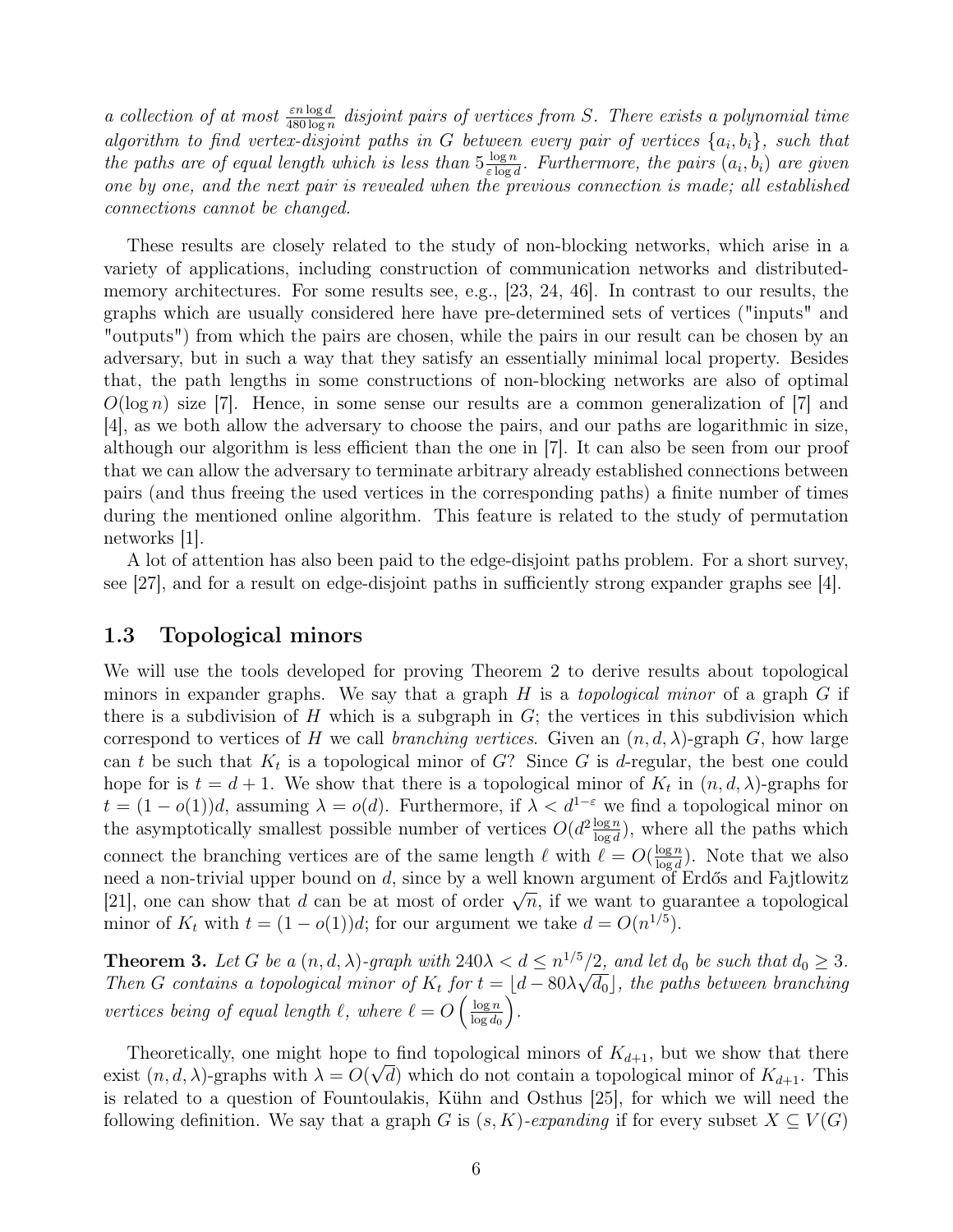of size  $|X| \leq s$  we have  $|N_G(X)| \geq K|X|$ . They ask for determining the parameters  $\alpha, K$  such that every  $(\alpha n, K)$ -expanding d-regular graph on n vertices contains a topological minor of  $K_{d+1}$ . In particular, they ask whether constant expansion not depending on d already forces a topological minor of  $K_{d+1}$  in a d-regular graph. We answer this question in the negative and show that there exist d-regular graphs with very strong expansion properties, but without a topological minor of  $K_{d+1}$ . In particular, for  $\alpha = \alpha(d) > 0$ , we show the existence of  $(2d+1)$ -regular  $(\alpha n, d-3)$ -expanding graphs without a topological minor of  $K_{2d+2}$ .

#### 1.4 Outline of the paper and notation

In Section [2](#page-6-0) we show two versions of our main embedding technique — in Section [2.1](#page-7-0) we show the non-algorithmic version of it, and in Section [2.2](#page-8-0) we give an algorithmic version of the technique. In Section 3, we prove our main results — Theorem [1](#page-3-0) (the resolution of Pak's conjecture) in Section [3.1,](#page-10-0) and Theorem [2](#page-4-1) (vertex-disjoint paths in  $(n, d, \lambda)$ -graphs) in Section [3.2.](#page-12-0) Furthermore, in Section [3.3](#page-14-0) we present results about topological minors in expander graphs and in particular prove Theorem [3.](#page-5-0)

**Notation.** We follow standard graph theoretic notation. In particular, given a graph G and a vertex  $x \in V(G)$ , we denote by  $N_G(x)$  the neighborhood of x in G. For a subset of vertices  $X \subseteq V(G)$  we denote by  $\Gamma_G(X)$  the neighborhood of X, that is  $\Gamma_G(X) = \bigcup_{x \in X} N_G(x)$ , and we denote by  $N_G(X)$  the external neighborhood of X, that is  $N_G(X) = \Gamma_G(X) \setminus X$ . By  $\partial_G(x)$ we denote the set of edges incident with vertex  $x$  in  $G$ . Given disjoint subsets of vertices  $A, B \subseteq V(G)$ , we denote by  $e_G(A, B)$  the number of edges with one endpoint in A and the other in B, and with  $d_G(A, B) = e_G(A, B)/|A||B|$  the density of such a induced bipartite graph. We denote by  $v(G)$  the number of vertices of G, and by  $e(G)$  the number of edges of G. Given graphs G and H, we say that a mapping  $\phi: V(H) \to V(G)$  is an *embedding*, with the notation  $\phi: H \hookrightarrow G$ , if it is injective and preserves edges of H (i.e. if  $\{v, w\} \in E(H)$  then  $\{\phi(v), \phi(w)\}\in E(G)$ ). For an embedding  $\phi: H \hookrightarrow G$  and subsets  $S_1 \subseteq V(H), S_2 \subseteq V(G)$ we denote by  $\phi(S_1)$  the image of  $S_1$  under  $\phi$ , and by  $\phi^{-1}(S_2)$  the preimage of  $S_2$  under  $\phi$ , i.e.  $\phi(S_1) = \{y \in V(G) \mid \exists x \in S_1 : \phi(x) = y\},\$ and  $\phi^{-1}(S_2) = \{x \in V(H) \mid \phi(x) \in S_2\}.$  We omit floors and ceilings whenever it is not crucial. Given two constant  $\varepsilon$  and  $\alpha$ , we use somewhat informal notation  $\varepsilon \ll \alpha$  to denote that  $\varepsilon$  is sufficiently small compared to  $\alpha$ . We denote by  $\log n$  the natural logarithm of n and by N the set of positive integers.

## <span id="page-6-0"></span>2 Friedman-Pippenger type embedding theorems

Now we describe the main embedding machinery behind our proofs. It relies on the idea of Friedman and Pippenger, used for embedding trees in expanders vertex by vertex, by maintaining a certain invariant. An algorithmic version of this technique was presented by Dellamonica and Kohayakawa, based on a result about an online matching game by Aggarwal et al. [\[1\]](#page-17-6). In the following two subsections, we give two Friedman-Pippenger type embedding theorems, non-algorithmic and algorithmic, enhanced with a roll-back idea, which allows us to sequentially retrace previously performed embedding steps. While the algorithmic result requires the host graph to have stronger expansion properties, it also enables us to embed larger graphs than with the technique described in Section [2.1.](#page-7-0)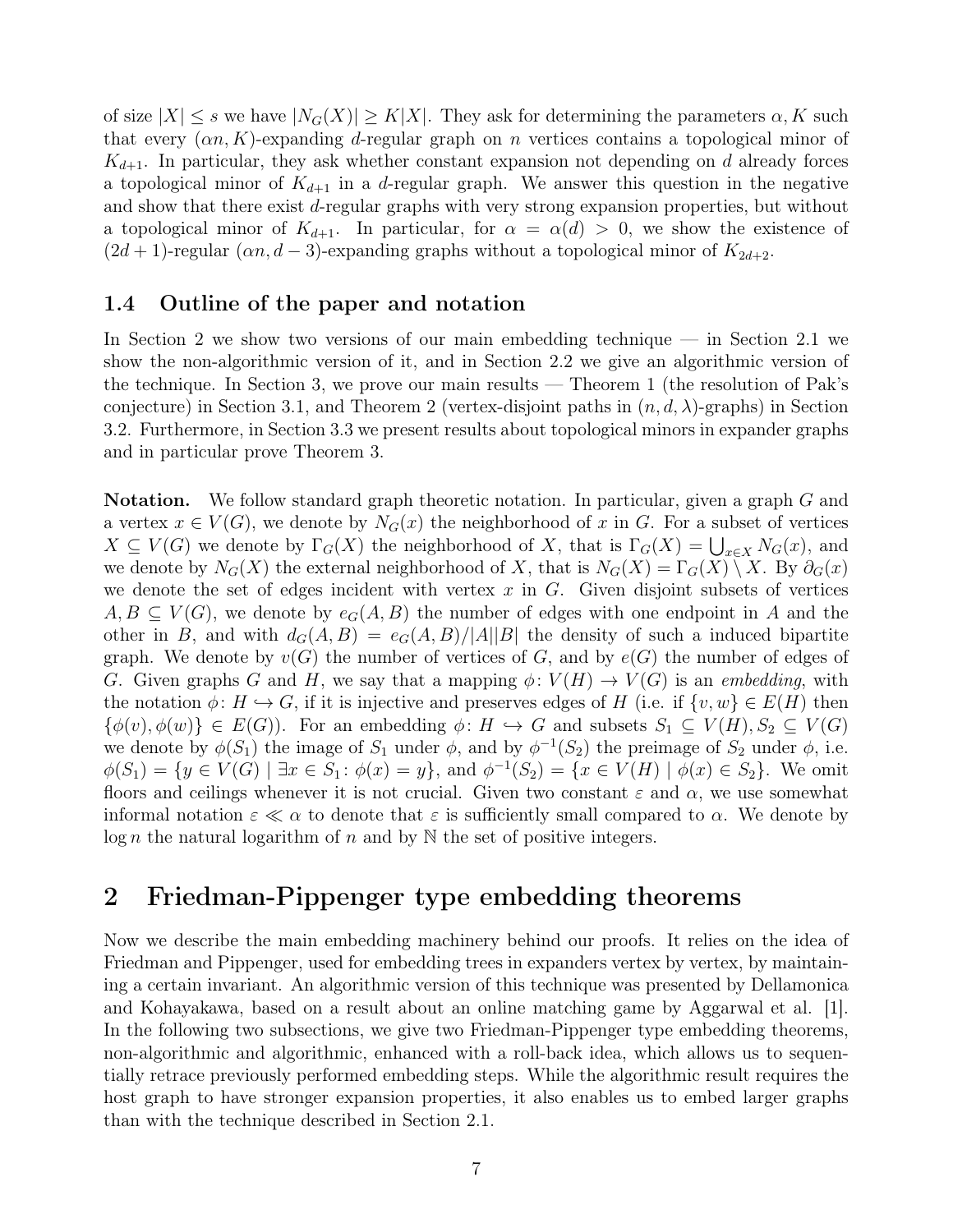#### <span id="page-7-0"></span>2.1 The original Friedman-Pippenger theorem with rollbacks

We start with a standard definition of expansion.

**Definition 2.1.** Let  $s \in \mathbb{N}$  and  $K > 0$ . We say that a graph G is  $(s, K)$ -expanding if for every subset  $X \subseteq V(G)$  of size  $|X| \leq s$  we have  $|N_G(X)| \geq K|X|$ .

In order to develop our machinery, we define the notion of an  $(s, D)$ -good embedding.

**Definition 2.2.** Let G be a graph and let  $s, D \in \mathbb{N}$ . Given a graph F with maximum degree at most D, we say that an embedding  $\phi: F \hookrightarrow G$  is  $(s, D)$ -good if

<span id="page-7-1"></span>
$$
|\Gamma_G(X) \setminus \phi(F)| \ge \sum_{v \in X} \left[ D - \deg_F(\phi^{-1}(v)) \right] + |\phi(F) \cap X| \tag{2}
$$

for every  $X \subseteq V(G)$  of size  $|X| \leq s$ . Here we slightly abuse the notation by setting  $\deg_F(\emptyset) :=$ 0, i.e. if a vertex  $v \in V(G)$  is not used by  $\phi$  to embed F, then we set  $deg_F(\phi^{-1}(v)) = 0$ .

We remark that the notion of a good embedding is the same as the one used by Friedman and Pippenger [\[26\]](#page-18-1) up to the last term on the right side of the inequality. The proof of the following theorem is almost identical to the one in [\[26\]](#page-18-1), and we present it in the Appendix for completeness.

<span id="page-7-2"></span>**Theorem 2.3.** Let F be a graph with  $\Delta(F) \le D$  and  $v(F) \le s$ , for some  $D, s \in \mathbb{N}$ . Suppose we are given a  $(2s-2, D+2)$ -expanding graph G and a  $(2s-2, D)$ -good embedding  $\phi: F \hookrightarrow G$ . Then for every graph F' with  $v(F') \leq s$  and  $\Delta(F') \leq D$  which can be obtained from F by successively adding a new vertex of degree 1, there exists a  $(2s-2, D)$ -good embedding  $\phi' : F' \hookrightarrow G$  which extends φ.

The second result we need is a simple corollary of the definition of  $(s, D)$ -goodness. While easy to prove, this observation [\[33\]](#page-18-5) turns out to yield a powerful method for connecting vertices in expanding graphs. It has also been utilized in the recent paper by Montgomery [\[44\]](#page-19-2) for embedding spanning trees in random graphs.

<span id="page-7-3"></span>**Lemma 2.4.** Suppose we are given graphs G and F with  $\Delta(F) \leq D$ , and an  $(s, D)$ -good embedding  $\phi: F \hookrightarrow G$ , for some  $s, D \in \mathbb{N}$ . Then for every graph F' obtained from F by successively removing a vertex of degree 1, the restriction  $\phi'$  of  $\phi$  to F' is also  $(s, D)$ -good.

*Proof.* We show that the statement holds for the case where  $F'$  is obtained from  $F$  by removing a single vertex  $v \in V(F)$  of degree 1. The lemma then follows by iterating it. Let  $\phi'$  be a restriction of F to such F', and let  $w \in F'$  denote the unique neighbor of v. Let  $X \subseteq V(G)$ with  $|X| \leq s$ .

Assume first that  $\phi(v) \notin X$ . If  $\phi(w) \notin X$  then both the left hand side (LHS) and the right hand side (RHS) of [\(2\)](#page-7-1) do not change. Otherwise (if  $\phi(w) \in X$ ) the RHS of (2) increases by 1 (as the degree of w in F' is one less than it was in F). However, as  $\phi(v)$  is no longer occupied (i.e.  $\phi(v) \notin \phi'(F')$ ) and  $\phi(v) \in N_G(\phi(w))$ , the LHS also increases by one, hence the inequality again holds.

Now, let  $\phi(v) \in X$ . If  $\phi(w) \in X$ , then the LHS increases by one, the first term on the RHS increases by two, and the last term decreases by one. Finally, if  $\phi(w) \notin X$ , the LHS grows by one, while the first term on the RHS also grows by one, and the last term drops by one. Hence, in every case the inequality holds.  $\Box$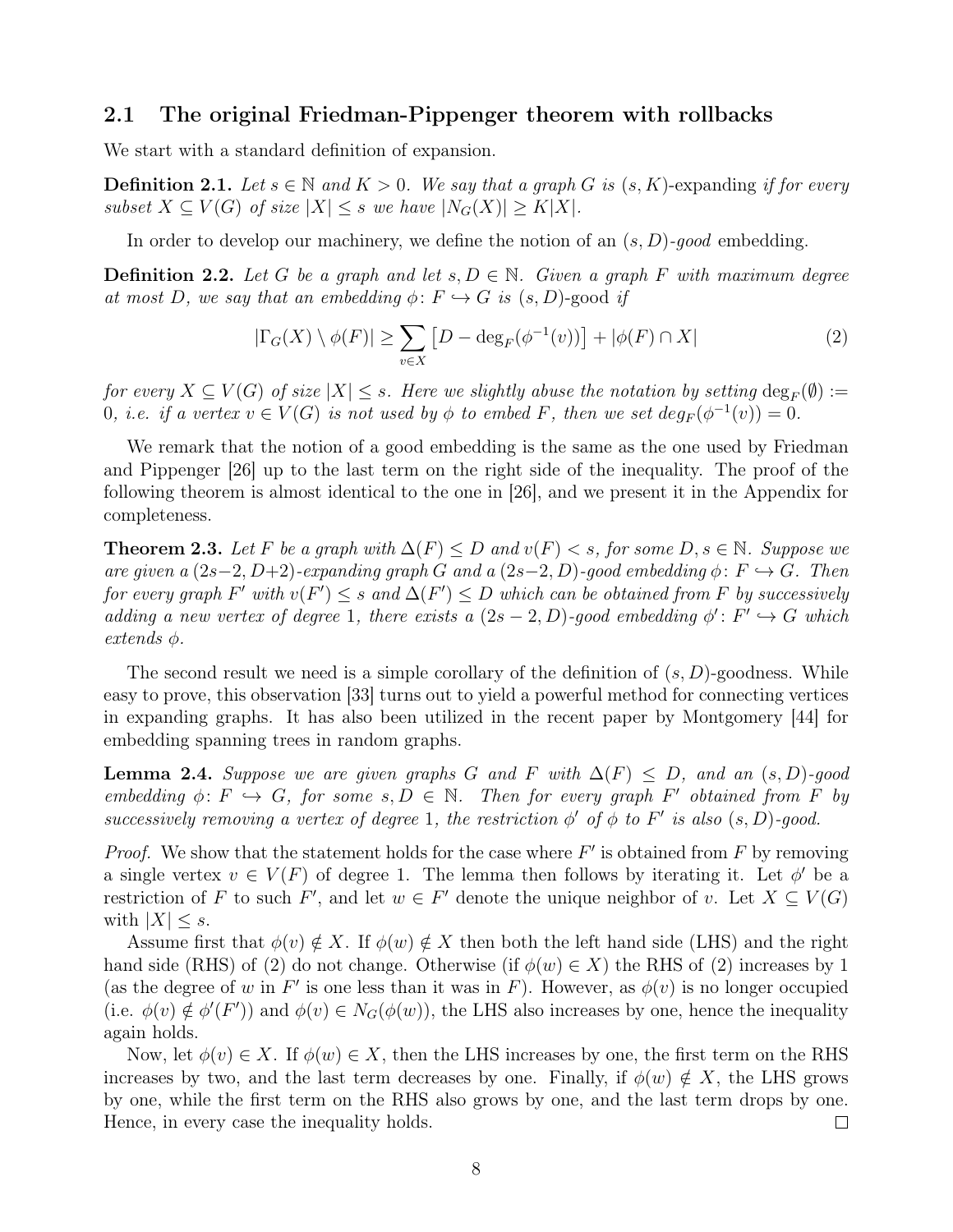#### <span id="page-8-0"></span>2.2 Algorithmic Friedman-Pippenger with roll-backs

In this section we prove an algorithmic version of the embedding technique provided by Theorem [2.3](#page-7-2) and Lemma [2.4](#page-7-3) from Section [2.1.](#page-7-0) We start with a description of an online matching game, to which we reduce our embedding problem.

Let  $m \geq 0$  be an integer. The game is played on a bipartite graph  $H = (U \cup V, E)$ . In the beginning we set  $M$  (the current matching) to be empty. At each step an adversary chooses a vertex  $x \in U$  which is not covered by M, and we match it to some free vertex in V to extend M. After each step the adversary is allowed to remove any number of edges from the current matching M, but at most m times in total during the game. In [\[1,](#page-17-6) Lemma 2.2.7], Aggarwal et al. describe a polynomial time algorithm which finds a matching of size  $n$ , against any adversary, if H satisfies the property that for each  $X \subset U$  of size  $|X| \leq n$ , even if we remove at most half of the edges incident to every vertex in X, there are still at least  $2|X|$  neighbors of X in the obtained graph.

<span id="page-8-1"></span>**Theorem 2.5** ([\[1\]](#page-17-6), Aggarwal et al.). Let  $H = (U \cup V, E)$  be a bipartite graph and let  $n, m \in \mathbb{N}$ , such that for every  $X \subseteq U$  of size  $|X| \leq n$  and for every  $F \subseteq E$  such that  $|F \cap \partial_H(x)| \leq d_H(x)/2$ for every  $x \in X$ , we have that  $|N_{H-F}(X)| \geq 2|X|$ . Then there is an algorithm which finds a matching of size n against any adversary, if the adversary is allowed to remove edges from the matching at most m times in total during the game. Furthermore, the number of operations which the algorithm performs is polynomial in  $m + |V(H)|$ .

**Definition 2.6.** We say that a graph  $G = (V, E)$  has property  $P_{\alpha}(n, d)$  if for every  $X \subseteq V$ of size  $|X| \leq n$  and every  $F \subseteq E$  such that  $|F \cap \partial_G(x)| \leq \alpha \cdot d_G(x)$  for every  $x \in X$ , we have  $|N_{G-F}(X)| \geq 2d|X|.$ 

**Definition 2.7.** Given a graph G, a subset of vertices  $S \subseteq V(G)$ , and natural numbers  $n, m, d \in \mathbb{N}$ , we define the following online game, which we call the  $(G, S, n, m, d)$ -forest building game. At each step there is a forest  $T \subseteq G$  (initially  $T := (S, \emptyset)$ ) with less than n edges in G, and the adversary requests a vertex  $v \in T$  such that  $d_T(v) < d$  and we are supposed to find a neighbor of v in  $V(G) - V(T)$ , hence extending T by a new leaf. The adversary is allowed to successively remove any number of vertices of degree 1 in T after every step, but he is allowed to do so at most m times in total, and none of the removed vertices are allowed to be in S. We win if at some point  $T$  has n edges.

The next theorem gives a handy tool for embedding forests algorithmically in a robust way. In comparison to the technique presented in Section [2.1,](#page-7-0) here we require a stronger notion of expansion (the  $P_{\alpha}(n, d)$ -property) for the host graph, but the graphs we are embedding can have more vertices than before. The idea of the proof is similar to the one in [\[17\]](#page-18-6).

<span id="page-8-2"></span>**Theorem 2.8.** Let  $\alpha, \beta > 0$  with  $\beta < 2\alpha - 1$  and let G be a graph with property  $P_{\alpha}(n, d)$ . Let S be a non-empty subset of vertices  $S \subseteq V(G)$ , such that for every vertex  $x \in V(G)$  it holds that  $|N_G(x) \cap S| \leq \beta \cdot d_G(x)$ . Then there is an algorithm which wins the  $(G, S, dn, m, d)$ -forest building game after performing a number of operations polynomial in  $m + |V(G)|$ .

*Proof.* In order to use Theorem [2.5,](#page-8-1) we construct the following auxiliary graph. Let H be a bipartite graph with classes  $U = V(G) \times [d]$  and  $V = {\overline{v} \mid v \in V(G) - S}$ . In other words, U consists of d copies of  $V(G)$ , and V is a copy of  $V(G) - S$ . Two vertices  $(u, j) \in U$  and  $\overline{v} \in V$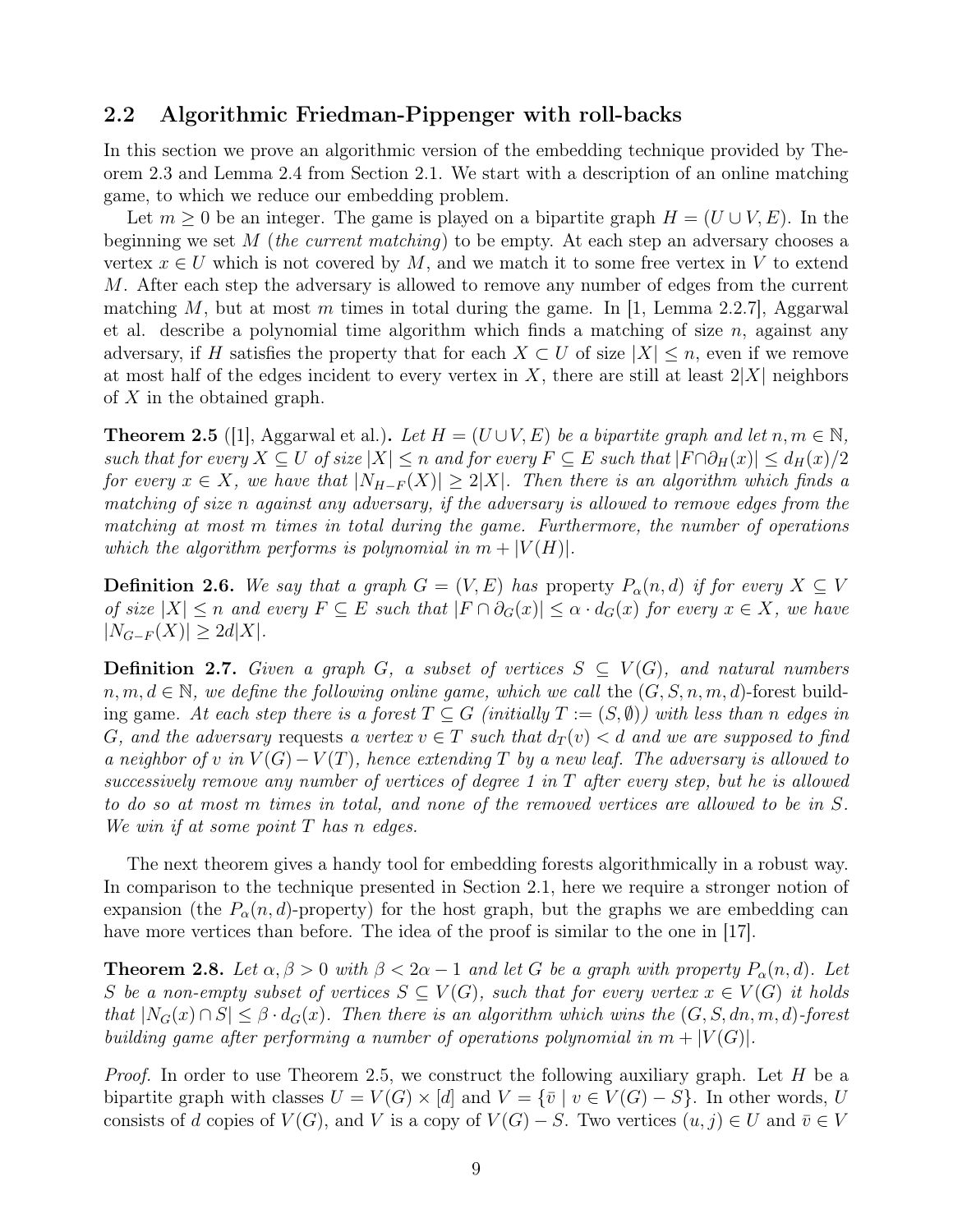are adjacent iff  $\{u, v\}$  is an edge in G. Now we show that H satisfies the condition of Theorem [2.5](#page-8-1) (with dn instead of  $n$ ).

Let  $X \subseteq U$  be of size  $|X| \leq dn$ , and  $F \subseteq E(H)$  be such that  $|F \cap \partial_H(x)| \leq d_H(x)/2$  for every  $x \in X$ . We want to show that  $|N_{H-F}(X)| \geq 2|X|$ . By the pigeonhole principle, one of the d copies of  $V(G)$  in U contains at least  $|X|/d$  elements from X, or in other words, there is an  $i \in [d]$  such that the set  $X_i := \{(u, i) \mid (u, i) \in X\}$  is of size  $|X_i| \geq |X|/d$ . Let Y be an arbitrary subset of  $X_i$  of size exactly  $\lceil |X|/d \rceil$ , and let  $Y' = \{u \mid (u, i) \in Y\} \subseteq V(G)$ .

We also define  $F' \subseteq E(G)$  as follows:

$$
F' = \Big\{ \{u, v\} \in E(G) \mid u \in Y', v \notin Y', \text{ and } \{(u, i), \bar{v}\} \in F \Big\}.
$$

Let  $G'$  be the graph obtained from  $G$  by deleting all edges in  $F'$  and by deleting all edges which have one vertex in Y' and the other in  $S \setminus Y'$ . Note the following facts:

 $(i)$   $|N_{H-F}(Y)| \geq |N_{G'}(Y')|,$ 

(ii) 
$$
d_{G'}(x) \ge (1 - \alpha) d_G(x)
$$
 for all  $x \in Y'$ .

The first claim is true as for every vertex  $v \in N_{G'}(Y')$  there is a vertex  $(u, i) \in Y$  such that  $\{(u, i), \bar{v}\}\$ is an edge in  $H - F$ . For the second claim, notice that every vertex  $x \in Y'$  after deleting the edges incident to  $S \setminus Y'$  from G, loses at most  $\beta \cdot d_G(x)$  edges, and after deleting F' from G it loses at most half of its remaining edges, which gives  $d_{G'}(x) \geq \frac{1-\beta}{2}$  $\frac{-\beta}{2}d_G(x) >$  $(1 - \alpha)d_G(x)$  edges.

It follows from the second claim and from  $|Y'| = |X|/d \leq \lceil nd/d \rceil = n$  (and from the assumption that G has the  $P_{\alpha}(n, d)$ -property), that  $|N_{G'}(Y')| \geq 2d|Y'| \geq 2|X|$ . Together with (*i*) this implies  $|N_{H-F}(X)| \ge |N_{H-F}(Y)| \ge 2|X|$ .

Now we reduce our forest building game on the graph  $G$  to the matching game on the graph H. At the beginning our initial forest is set to be the empty graph on S, i.e.  $T := (S, \emptyset) \subseteq G$ . We also set our auxiliary matching M in H to be empty in the beginning. During the game  $M$ and T will have the same number of edges. In each step the adversary requests a vertex  $u \in T$ such that  $d_T(u) < d$ , and we want to find a vertex v in  $N_G(u) \setminus V(T)$  which extends T, such that  $\{u, v\}$  is a new leaf in T. In order to do this, we find a vertex  $(u, j)$  in H for some  $j \leq d$ , which is not covered by  $M$  (in the next paragraph we show that such a vertex exists), and we extend M by finding a match  $\bar{v} \in V$  for  $(u, j)$ , using the algorithm from Theorem [2.5.](#page-8-1) Now we add the edge  $(u, v)$  (which is in G by the definition of H) to T. Note also that v was not in T before, as v certainly is not in S (by the definition of  $\bar{v}$ ), and for every other vertex  $x \in T$ , the vertex  $\bar{x}$  is covered by M, as x has been added to T by the same procedure, so  $\bar{x} \neq \bar{v}$ .

When the adversary wants to delete an edge  $(u, v)$  (where v is of degree 1 in T) from T, then we also delete the corresponding edge  $\{(u, j), \bar{v}\}\$ from M. Note that if at any step the adversary requests a vertex u such that  $d_T(u) < d$ , then a vertex of the form  $(u, i)$  (for some  $i \in [d]$ ) has been used only at most  $d-1$  times by the current matching M, so it is valid to assume that in each step we can find such a vertex which is not covered by  $M$ . Since the algorithm finds a forest T with dn edges at the same point when  $M$  contains dn edges, and we remove edges from the matching only at most  $m$  times in total, thanks to Theorem [2.5,](#page-8-1) we are done.  $\Box$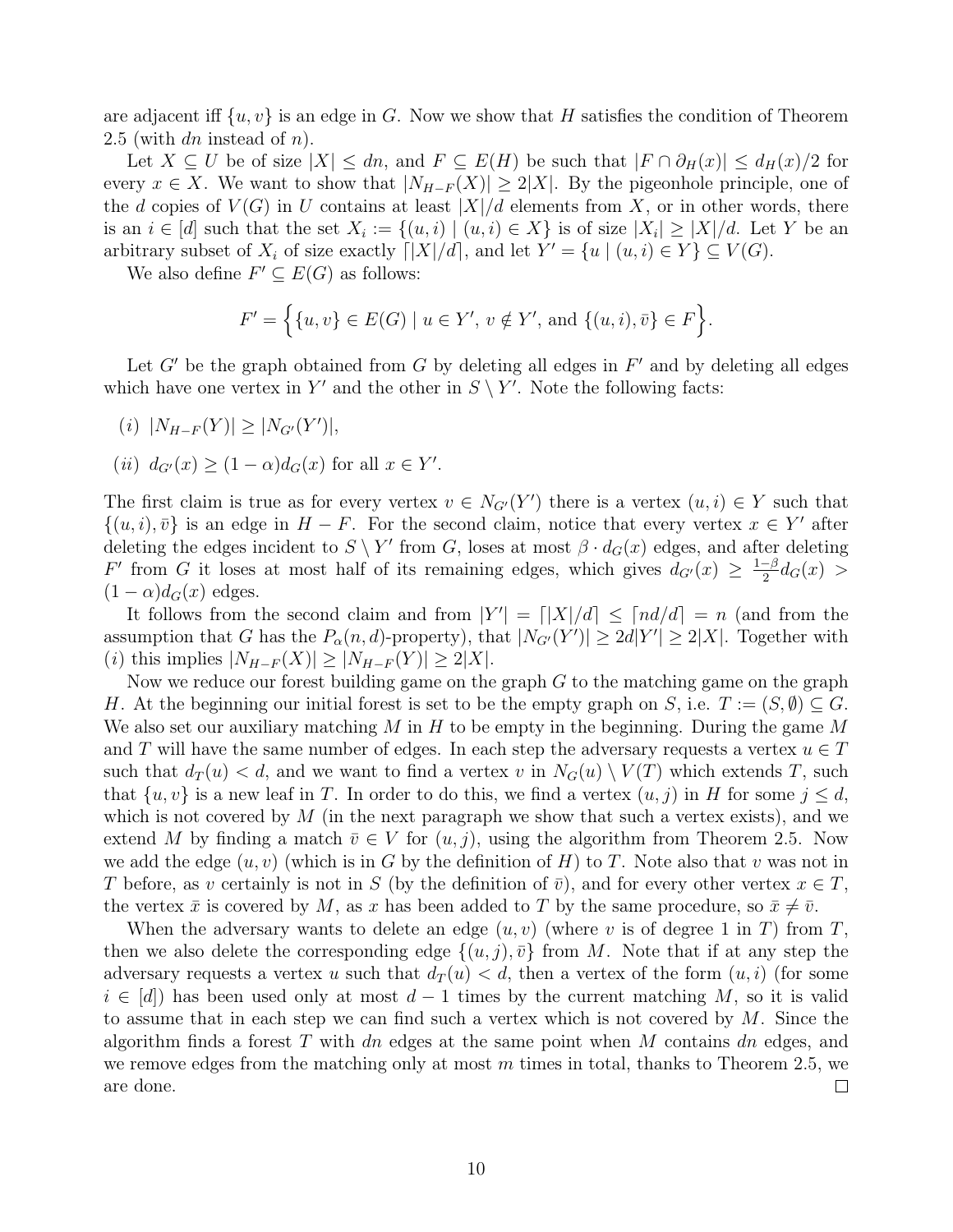# 3 Applications

#### <span id="page-10-0"></span>3.1 Size-Ramsey number of long subdivisions

Before we start with the proof of Theorem [1,](#page-3-0) we state a few preliminary results which will help us find a subgraph with good expansion properties in the edge colored graph in question.

#### 3.1.1 Preliminaries

The following lemma tells us that if in a graph all sets of a specified size expand well, we can delete relatively few vertices, so that in the remaining graph all smaller sets also expand well. For related results see for example [\[37\]](#page-19-12). A similar statement also appeared in [\[42\]](#page-19-13).

<span id="page-10-3"></span>**Lemma 3.1.** Let G be a graph such that  $|N_G(X)| \ge 3Ks$  for every subset  $X \subseteq V(G)$  of size  $|X| = s$ , for some  $s \in \mathbb{N}$  and  $K \geq 1$ . Then there exists a subset  $B \subseteq V(G)$  of size  $|B| < s$ such that  $G - B$  is  $(s, K)$ -expanding.

*Proof.* Let  $B \subset V(G)$  be a largest set such that  $|N_G(B)| < K|B|$  and  $|B| < s$  (or  $B = \emptyset$  if no such set exists). We show that  $H = G - B$  is  $(s, K)$  expanding. Let  $X \subseteq V(H)$  be an arbitrary non-empty set of size  $|X| \leq s$  and suppose  $|N_H(X)| < K|X|$ . Then  $|N_G(X \cup B)|$  $K|X| + K|B| = K|X \cup B|$ , so by assumption we have  $|X \cup B| \geq s$ ; let  $S \cup R$  be a partition of  $X \cup B$  with  $|S| = s$ . Therefore, we conclude:

$$
|N_H(X)| \ge |N_G(X \cup B)| - |N_G(B)| \ge |N_G(S)| - |R| - Ks \ge 3Ks - s - Ks \ge Ks \ge K|X|
$$

 $\Box$ 

which contradicts the assumption that  $|N_H(X)| < K|X|$ , so we are done.

#### Regular pairs

The proof of Theorem [1](#page-3-0) combines results from Section [2.1](#page-7-0) with a sparse version of Szemerédi's regularity lemma for multicolored graphs (or rather its corollary given shortly).

**Definition 3.2.** Given a graph G and disjoint subsets  $U, W \subseteq V(G)$ , we say that the pair  $(U, W)$  is  $(G, \varepsilon, p)$ -regular for some  $\varepsilon, p \in (0, 1)$  if

$$
|d_G(U',W') - d_G(U,W)| \leq \varepsilon p
$$

for every  $U' \subseteq U$  of size  $|U'| \geq \varepsilon |U|$ , and  $W' \subseteq W$  of size  $|W'| \geq \varepsilon |W|$ .

<span id="page-10-2"></span>**Remark 3.3.** If  $U' \subseteq U$  and  $W' \subseteq W$  are as above and  $d_G(U, W) > \varepsilon_p$ , then there exists at least one edge between U' and W' in G, as otherwise  $d_G(U',W')=0$ , which contradicts  $|d_G(U',W') - d_G(U,W)| \leq \varepsilon p$ . It follows that  $|N_G(U')| > (1-\varepsilon)|W|$ .

The following corollary of Szemerédi's regularity lemma was proven in [\[30,](#page-18-9) Lemma 3.4].

<span id="page-10-1"></span>**Lemma 3.4.** For every  $k \geq 2$  and  $0 < \varepsilon < 1$ , there exist  $\mu, \eta > 0$  such that the following holds: Suppose  $G = (V, E)$  is an  $\eta$ -uniform graph with n vertices and density  $p = e(G)/\binom{n}{2}$  $_{2}^{n})>0, \text{ and}$ let  $E = E_1 \cup E_2 \cup \ldots \cup E_k$  be an k-edge-coloring of G. Then, for some  $1 \le z \le k$ , there exist pairwise disjoint subsets  $V_1, V_2, V_3 \subseteq V$  of size  $|V_i| = \mu n$  such that

(a)  $(V_i, V_j)$  is  $(G_z, \varepsilon, p)$ -regular, where  $G_z = (V, E_z)$ , and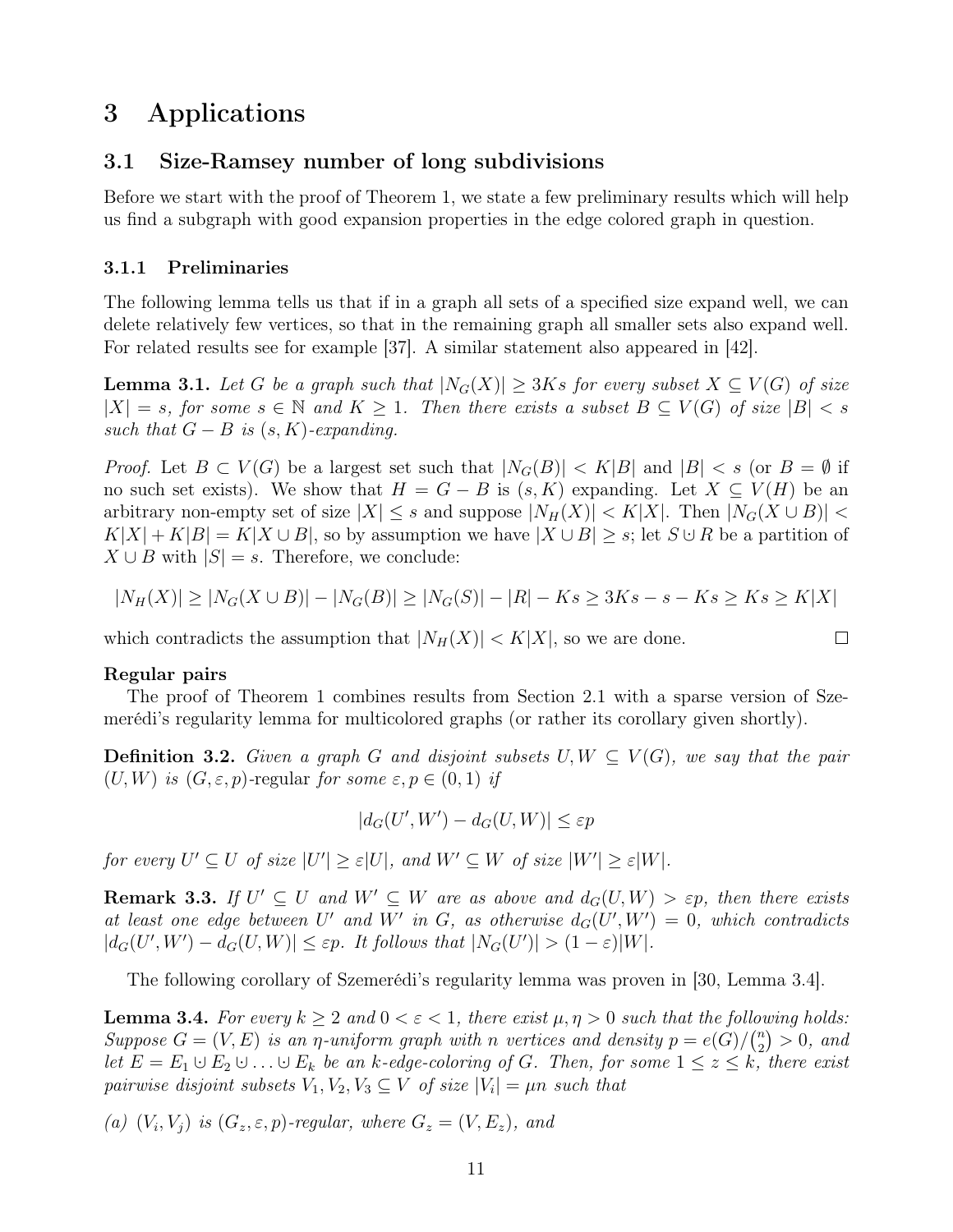(b)  $d_{G_z}(V_i, V_j) \geq p|V_i||V_j|/2k$ ,

for every  $1 \leq i < j \leq 3$ .

We are ready to prove Theorem [1,](#page-3-0) which we restate here.

**Theorem 1.** For every  $k, D \in \mathbb{N}$  and for every  $\delta > 0$ , there exist  $\eta, \alpha, C > 0$ , such that the following holds for every *η*-uniform graph G with *n* vertices and  $m \geq Cn$  edges: every k-edge-coloring of G contains a monochromatic copy of every graph  $H^{\sigma}$ , where H is a graph with maximum degree at most  $D$ ,  $v(H^{\sigma}) \leq \alpha n$  and  $\sigma(e) \geq \delta \log n$  for every  $e \in E(H)$ .

#### 3.1.2 Proof of Theorem  $1$  — resolution of Pak's conjecture

Proof of Theorem [1.](#page-3-0) Let  $\mu = \mu(k,\varepsilon)$  and  $\eta = \eta(k,\varepsilon) > 0$  be given by Lemma [3.4](#page-10-1) for a sufficiently small constant  $\varepsilon \ll D^{-1}, k^{-1}$ . Also assume w.l.o.g. that  $D \gg 1/\delta$ . Suppose we are given an  $\eta$ -uniform graph G with n vertices and a k-edge-coloring  $E(G) = E_1 \cup E_2 \cup ... \cup E_k$ , and let  $1 \leq z \leq k$  and  $V_1, V_2, V_3 \subseteq V(G)$  be obtained by applying Lemma [3.4.](#page-10-1) In the rest of the proof we show that  $\Gamma = (V(G), E_z)$  contains  $H^{\sigma}$  for every H satisfying conditions of the theorem with  $\alpha = \varepsilon \mu$ .

**Prepare**  $\Gamma$ . Let  $t = |V_i| = \mu n$ . Let  $\Gamma' = \Gamma[V_1, V_2]$  be a bipartite subgraph of  $\Gamma$  induced by V<sub>1</sub> and V<sub>2</sub>. From  $(\Gamma, \varepsilon, p)$ -regularity of  $(V_1, V_2)$  and from the assumption  $\varepsilon \ll 1/k, 1/D$ , we conclude (Remark [3.3\)](#page-10-2) that for every subset  $X \subseteq V(\Gamma')$  of size  $|X| = 2s$ , where

$$
s = 2D^2 \varepsilon t,
$$

we have

$$
|N_{\Gamma'}(X)| \ge t - \varepsilon t - |X| \ge t/2 \ge 3(D+3)|X|.
$$

Therefore, by Lemma [3.1](#page-10-3) there exists a subset  $B \subseteq V(\Gamma')$  of size  $|B| = s$  such that  $\Gamma_B = \Gamma' \setminus B$ is  $(2s, D + 3)$ -expanding. Let  $V'_1 = V_1 \setminus B$  and  $V'_2 = V_2 \setminus B$ , so that  $\Gamma_B = \Gamma_B[V'_1, V'_2]$ . Most of  $H^{\sigma}$  will be embedded using  $\Gamma_B$  and the machinery from Section [2.1,](#page-7-0) with occasional help from set  $V_3$ .

**Embed** H. Consider a graph H with maximum degree D and let  $\sigma: E(H) \to \mathbb{N}$  be a function such that  $v(H^{\sigma}) = v(H) + \sum_{e \in E(H)} \sigma(e) < \varepsilon t$  and  $\sigma(e) \geq \delta \log n$  for every  $e \in E(H)$ . Let  $(e_1, \ldots, e_m)$  be an arbitrary ordering of the edges of H, and for each  $0 \leq i \leq m$  set  $H_i = (V(H), \{e_1, \ldots, e_i\})$ . Note that  $H_0$  is just an empty graph on the vertex set  $V(H)$ . We inductively show that for each  $0 \leq i \leq m$  there exists an embedding  $\phi_i : H_i^{\sigma} \hookrightarrow \Gamma$  such that the following holds:

- (1)  $\phi_i(V(H)) \subseteq V'_1$ , and
- (2) the restriction of  $\phi_i$  to  $F_i = \phi_i^{-1}$  $i^{-1}(V(\Gamma_B))$ , denoted by  $f_i: F_i \hookrightarrow \Gamma_B$ , is  $(2s-2, D)$ -good.

Let us first prove the base case  $i = 0$ . Note that  $H_0^{\sigma} = H_0$  is an empty graph on the vertex set  $V(H)$ . Let a be a vertex (some new auxiliary vertex not used before) and  $v \in V_1$ , and set  $\phi_0'(a) = v$ . As  $\Gamma_B$  is  $(2s, D + 3)$ -expanding, it is easy to see that  $\phi_0'$  is a  $(2s, D + 2)$ -good embedding of a graph consisting of a single vertex. Let us extend such a one-vertex graph to a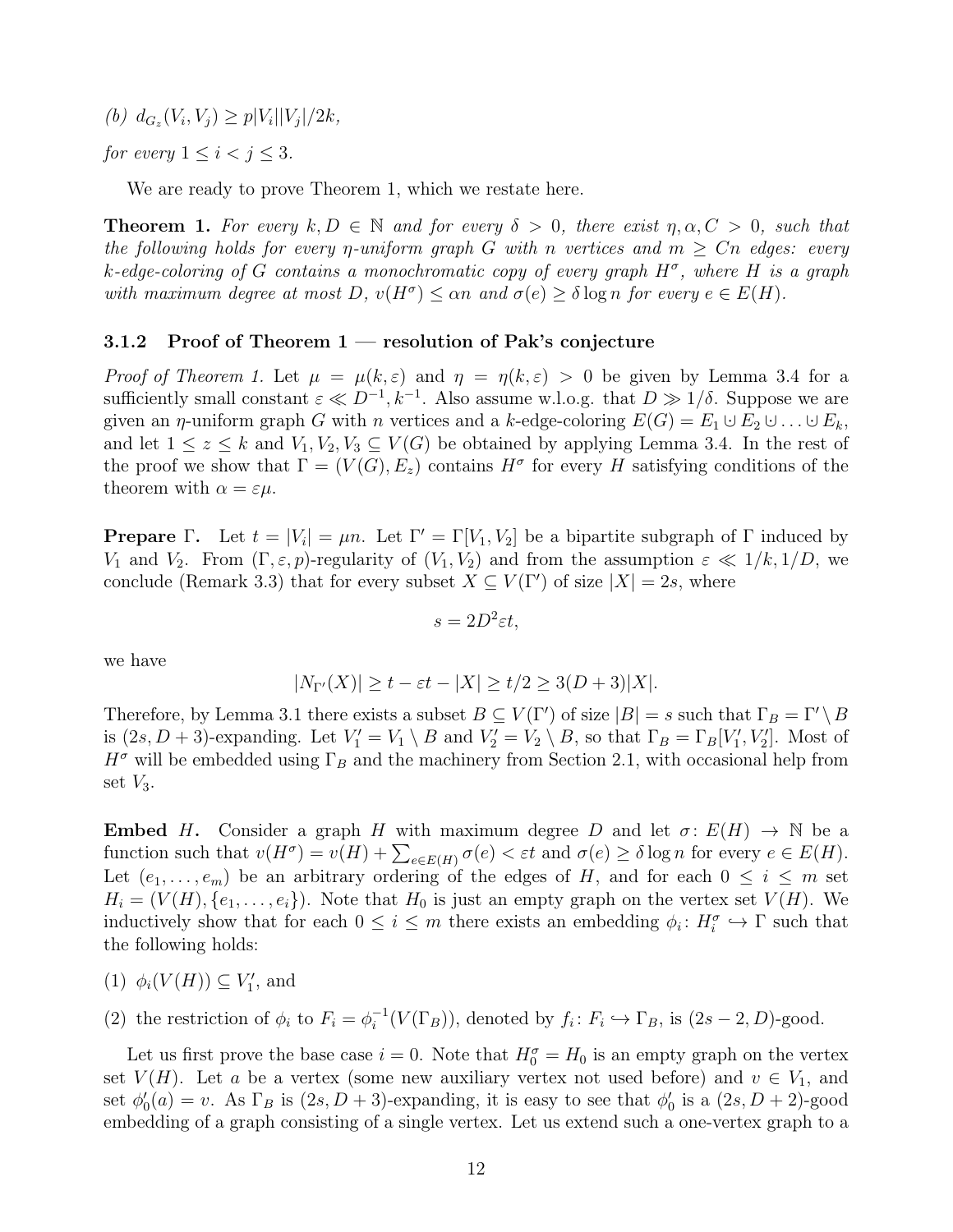path P of length 2 $\varepsilon t$ . By Theorem [2.3,](#page-7-2) there exists an  $(2s, D+2)$ -good embedding  $\phi_0: P \hookrightarrow \Gamma_B$ . Consider an arbitrary bijection between  $V(H)$  and the set of *odd* vertices in P (i.e. the first vertex, third vertex, etc.). As  $\phi_0'(a)$  is mapped into  $V_1'$ , all these vertices are also necessarily mapped into  $V_1'$ . Together with  $\phi'_0$ , such a bijection gives an embedding  $\phi_0: H_0 \hookrightarrow \Gamma_B$  with  $\phi_0(V(H)) \subseteq V'_1$ . As  $\phi'_0$  was a  $(2s, D + 2)$ -good embedding, it is easy to verify that  $\phi_0$  is a  $(2s, D)$ -good embedding, hence also a  $(2s – 2, D)$ -good embedding.

Suppose the induction holds for some  $i < m$  and let  $e_{i+1} = \{a, b\}$ . In short, we need to find a path from  $\phi_i(a)$  to  $\phi_i(b)$  of length  $\sigma(e_{i+1})$ , such that the part of it that goes through  $\Gamma_B$  maintains  $(2s - 2, D)$ -goodness. In the proof we use auxiliary parameters  $\ell_1, \ell_2, h \in \mathbb{N}$ , defined as follows: choose  $h \in \mathbb{N}$  to be the smallest integer such that  $(D-1)^h \geq \varepsilon t$ , and set  $\ell_1 = [\sigma(e_{i+1})/2] - h - 1$  and  $\ell_2 = [\sigma(e_{i+1})/2] - h - 1$ . Note that  $\ell_1, \ell_2 > 1$  since  $\lfloor \sigma(e_{i+1})/2 \rfloor \geq \lfloor \delta \log n/2 \rfloor \geq \log_{D-1} n > h+2$ , where we used  $1/\varepsilon \gg D \gg 1/\delta$ .

Let  $F_i = \phi_i^{-1}$  $i^{-1}(\Gamma_B)$  be the part of  $H_i^{\sigma}$  embedded into  $\Gamma_B$ , and  $f_i$  be the restriction of  $\phi_i$  to  $F_i$ . We start by constructing the graph  $F'_i$  in two steps: First attach to  $F_i$  two paths of lengths  $\ell_1$  and  $\ell_2$ , one rooted in a and the other in b, and let a' and b' denote the other ends of such paths. Then attach two complete  $(D-1)$ -ary trees of depth h, one rooted in a' and the other in b'. Let us denote the set of leaves of these trees by  $L_a$  and  $L_b$ , respectively, and note that  $|L_a| = |L_b| = (D-1)^h \geq \varepsilon t$  by the choice of h. Such trees have less than  $(D-1)^{h+1} \leq (D-1)^2 \varepsilon t$ vertices each, which together with a trivial bound  $\ell_1 \leq \ell_2 < \sigma(e_{i+1}) < v(H^{\sigma})$  implies

$$
v(F'_i) \le v(F_i) + 2(\ell_2 - 1) + 2 \cdot ((D - 1)^2 \varepsilon t - 1)
$$
  
 
$$
\le v(H^{\sigma}) + 2v(H^{\sigma}) + 2(D - 1)^2 \varepsilon t < s.
$$

Assuming  $D \geq 3$  each vertex has degree at most D in  $F'_i$  and, by its definition,  $F'_i$  can be constructed from  $F_i$  by successively adding a vertex of degree 1. Therefore, we can apply Theorem [2.3](#page-7-2) to obtain a  $(2s - 2, D)$ -good embedding  $f_i' : F_i' \hookrightarrow \Gamma_B$  which extends  $f_i$ .

Every vertex in  $L_a$  is at distance exactly  $\ell_1 + h$  from a, and every vertex in  $L_b$  is at distance exactly  $\ell_2 + h$  from b. Thus  $f_i'(L_a) \subseteq V'_{j_1}$  and  $f_i'(L_b) \subseteq V'_{j_2}$  for some  $j_1, j_2 \in \{1, 2\}$ . Next, we find a path of length 2 from  $f_i'(L_a)$  to  $f_i'(L_b)$  with the internal vertex lying in  $V_3$ . From  $(\Gamma, \varepsilon, p)$ -regularity of the pairs  $(V_1, V_3)$  and  $(V_2, V_3)$ , and  $|f'_i(L_a)|, |f'_i(L_b)| \geq \varepsilon t$ , we know that all but at most 2 $\varepsilon t$  vertices in  $V_3 \setminus \phi_i(H_i^{\sigma})$  are adjacent to both  $f_i'(L_a)$  and  $f_i'(L_b)$ . As  $|V_3| = t$ and  $v(H^{\sigma}) < \varepsilon t$ , this implies that there exists a free vertex in  $V_3$  adjacent both to  $f_i'(L_a)$  and  $f_i'(L_b)$ , which gives a desired path of length 2.

To summarize, we have found a path  $P(x, y)$  of length 2 from  $f_i'(x)$  to  $f_i'(y)$ , for some  $x \in L_a$  and  $y \in L_b$ , with the internal vertex avoiding  $V_1 \cup V_2$  and  $\phi_i(H_i^{\sigma})$ . By Lemma [2.4,](#page-7-3) the restriction of  $f_i'$  to the graph obtained by removing all newly added vertices to  $F_i$  which do not lie either on the path from x to a or from y to b is  $(2s – 2, D)$ -good. Together with the path  $P(x, y)$ , this defines an embedding  $\phi_{i+1}$  of  $H_{i+1}^{\sigma}$  into  $\Gamma$ .  $\Box$ 

#### <span id="page-12-0"></span>3.2 Vertex-disjoint paths in expanding graphs

Theorem [2.8](#page-8-2) provides a framework for embedding forests (in polynomial time) into graphs with certain expansion properties, while allowing arbitrary leaf deletions along the way. We present an application of this result to the classical problem of finding vertex-disjoint paths between given pairs of vertices in graphs.

Now we state the key result of this subsection. Theorem [2](#page-4-1) (stated in the introduction) will then follow directly from the properties of  $(n, d, \lambda)$ -graphs.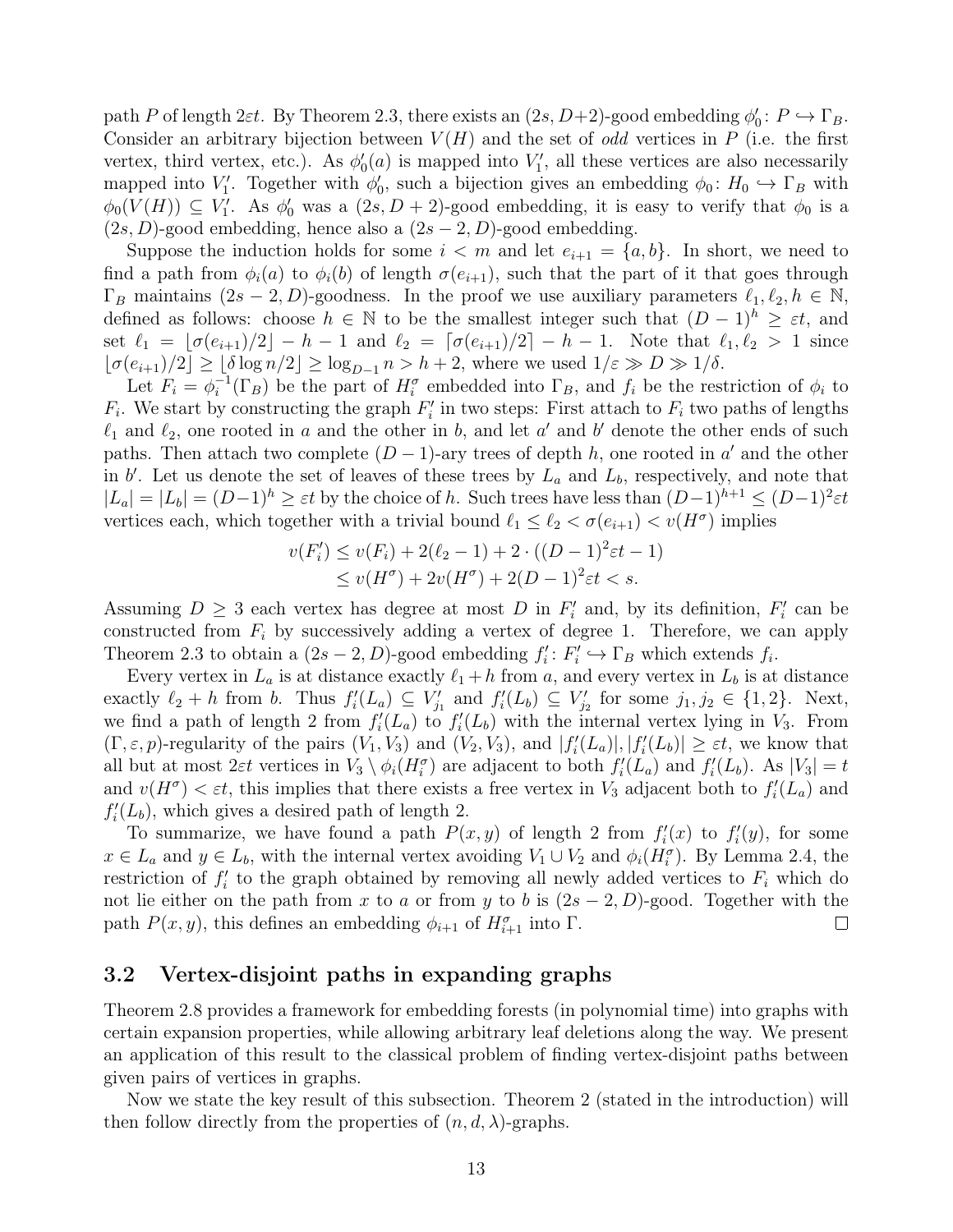<span id="page-13-1"></span>**Theorem 3.5.** Let G be a graph with the  $P_{\alpha}(n,d)$  property for  $3 \leq d \leq n$ , and such that for every two disjoint  $U, V \subseteq V(G)$  of sizes  $|U|, |V| \geq n(d-1)/16$  there exists an edge between U and V. Let S be any set of vertices such that  $|N_G(x) \cap S| \leq \beta d_G(x)$  for every  $x \in V(G)$ and let  $P = \{a_i, b_i\}$  be a collection of at most  $\frac{dn \log d}{15 \log n}$  disjoint pairs from S. If  $\beta < 2\alpha - 1$ then there exists a polynomial time algorithm to find vertex-disjoint paths in G between every pair of vertices  $\{a_i, b_i\}$ , such that the length of each path is  $2\left\lceil \frac{\log(n/16)}{\log(d-1)} \right\rceil + 3$ . Furthermore, the pairs  $(a_i, b_i)$  are given one by one, and the next pair is revealed when the previous connection is made; all established connections cannot be changed.

*Proof.* By Theorem [2.8,](#page-8-2) there is an algorithm which works in time polynomial in  $V(G)$ , and wins the  $(G, S, nd, n^2d^3, d)$ -forest building game. We construct the required disjoint paths one by one as follows. Let h be the smallest integer such that  $(d-1)^h \geq \frac{n}{16}$ .

For the first pair  $\{a_1, b_1\}$  we find two disjoint complete  $(d-1)$ -ary trees of depth h in G, rooted at  $a_1$  and  $b_1$ , using the algorithm for winning the forest building game. The sets of leaves of those trees are then of size at least  $n/16$  each. To each leave of each tree we then attach at least one but at most  $d-1$  new edges, so that the resulting trees are of depth  $h+1$ , and have exactly  $\frac{n(d-1)}{16}$  leaves. Therefore, by assumption, there is an edge connecting these sets of leaves, thus creating a path (between  $a_1$  and  $b_1$ ) of length  $2h + 3$ . Remove from our current forest all other edges which do not lie on this path. We continue in the same fashion, by finding two complete  $(d-1)$ -ary trees rooted at  $a_2$  and  $b_2$  (disjoint from the path connecting  $a_1$ and  $b_1$ , then finding a connecting edge between the sets of leaves, and removing all edges from the  $(d-1)$ -ary trees, which do not lie on the found path. We delete the edges successively, by always removing the edges which are incident with vertices of degree 1, just like in the forest building game.

We do this procedure for every pair of vertices, and note that we can do this as at any given point the current forest which we use for our argument has at most

$$
\frac{dn \log d}{15 \log n} \cdot (2h+3) + 2 \cdot 4 \cdot \frac{(d-1)n}{16} < \frac{dn}{2} + \frac{dn}{2} < dn
$$

edges, where the first term is a bound on the total number of edges used in previous paths, and the second one bounds the number of edges in the current  $(d-1)$ -ary trees we use. Furthermore we delete vertices of degree 1 at most  $2|P| \cdot dn < n^2 d^3$  times. This completes the proof.  $\Box$ 

The following result can be derived from the Expander Mixing Lemma through rather routine calculations.

<span id="page-13-0"></span>**Lemma 3.6** ([\[17\]](#page-18-6), Lemma 2.7). Let G be an  $(n, d, \lambda)$ -graph and let  $d_0, n_0$  be positive integers. G has property  $P_{\alpha}(n_0, d_0)$  for  $\alpha > 0$  if the following holds:

$$
1 - \alpha > \frac{n_0(1 + 4d_0)}{2n} + \frac{\lambda}{d}(1 + \sqrt{2d_0}).
$$

We are ready to give the promised proof of Theorem [2,](#page-4-1) restated below for the convenience of the reader.

**Theorem 2.** Let  $0 < \varepsilon < \frac{1}{4}$ , and let G be an  $(n, d, \lambda)$ -graph, with  $\lambda < d^{1-\varepsilon}/320$  and  $d^{\varepsilon} \geq 5$ . Let S be any set of vertices which satisfies  $|N_G(x) \cap S| \leq \frac{d}{4}$  for every  $x \in V(G)$ . Let  $P = \{a_i, b_i\}$  be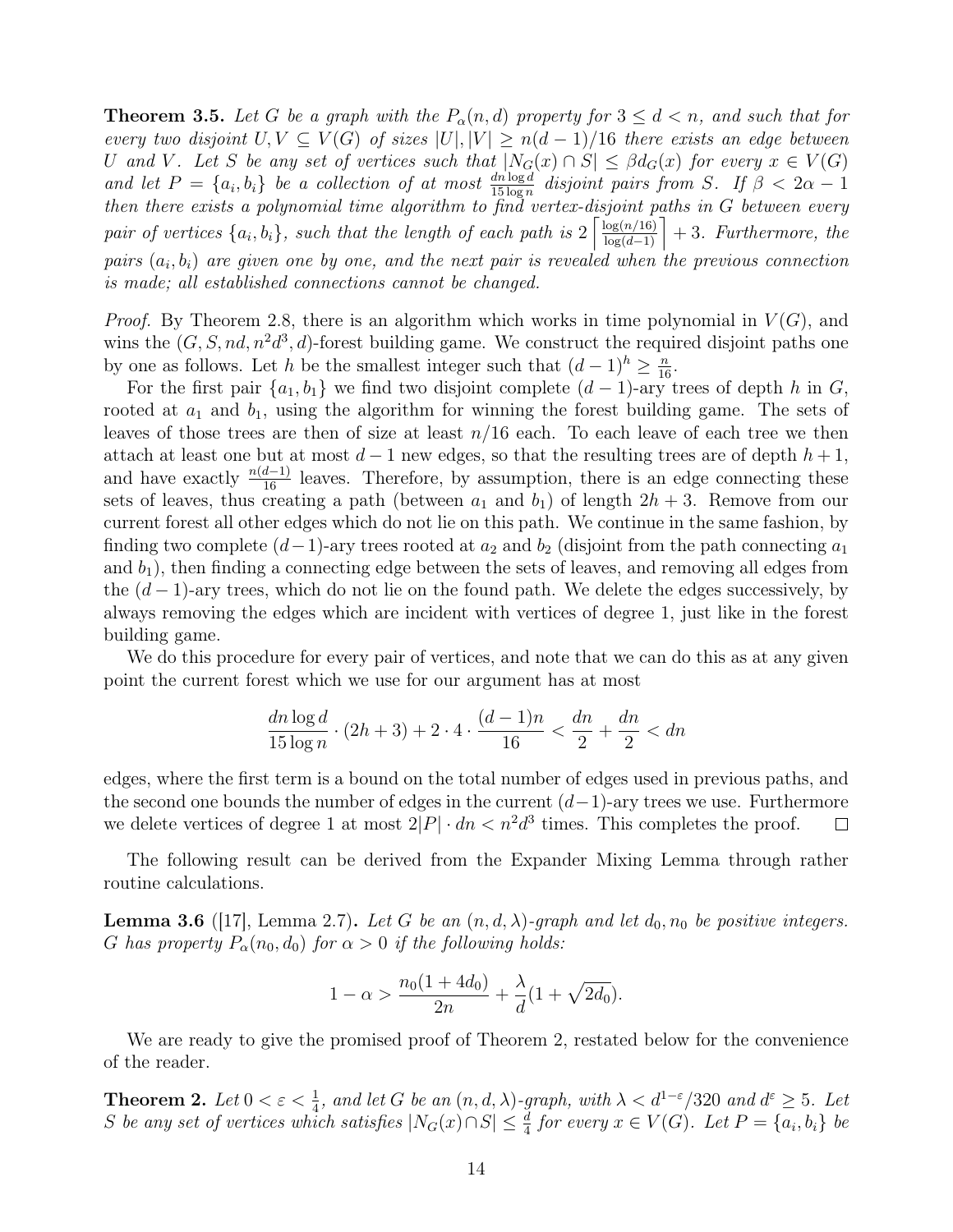a collection of at most  $\frac{\varepsilon n \log d}{480 \log n}$  disjoint pairs of vertices from S. There exists a polynomial time algorithm to find vertex-disjoint paths in G between every pair of vertices  $\{a_i, b_i\}$ , such that the paths are of equal length which is less than  $5\frac{\log n}{\log n}$  $rac{\log n}{\varepsilon \log d}$ . Furthermore, the pairs  $(a_i, b_i)$  are given one by one, and the next pair is revealed when the previous connection is made; all established connections cannot be changed.

*Proof.* Let  $n_0 = n/16d_0$  and  $d_0 = d^{\varepsilon}$ . From Lemma [3.6](#page-13-0) we see that G has the  $P_{3/4}(n_0, d_0)$ property. Furthermore, by the Expander Mixing Lemma (eq. [\(1\)](#page-3-1)), we have that for sets  $U, V \subseteq V(G)$  of size at least  $\frac{(d_0-1)n_0}{16}$  it holds:

$$
e_G(U, V) \ge \frac{d|U||V|}{n} - \lambda \sqrt{|U||V|} \ge \sqrt{|U||V|} \left(\frac{d(d_0 - 1)n_0}{16n} - \lambda\right) \ge \frac{(d_0 - 1)d}{256d_0} - \lambda
$$

which, together with  $\lambda < d/320$  and  $d_0 \geq 5$  gives  $e_G(U, V) > 0$ . Applying Theorem [3.5](#page-13-1) to G completes the proof; here are the final calculations.

• Number of pairs:

$$
\frac{d_0 n_0 \log d_0}{15 \log n_0} = \frac{n \log d^{\varepsilon/2}}{16 \cdot 15 \log(n/16d_0)} = \frac{\varepsilon n \log d}{480 \log(n/16d_0)} > \frac{\varepsilon n \log d}{480 \log n};
$$

• Length of paths:

$$
2\left\lceil \frac{\log(n_0/16)}{\log(d_0 - 1)} \right\rceil + 3 = 2\left\lceil \frac{\log(n/256d_0)}{\log(d^{\varepsilon/2} - 1)} \right\rceil + 3 \le 5\frac{\log n}{\varepsilon \log d}.
$$

 $\Box$ 

#### <span id="page-14-0"></span>3.3 Topological minors in  $(n, d, \lambda)$ -graphs

Now we use Theorem [3.5](#page-13-1) from the previous subsection to prove Theorem [3,](#page-5-0) restated here for the reader's convenience.

**Theorem 3.** Let G be a  $(n, d, \lambda)$ -graph with  $240\lambda < d \leq n^{1/5}/2$ , and let  $d_0$  be such that  $d_0 \geq 3$ . Then G contains a topological minor of  $K_t$  for  $t = \lfloor d - 80\lambda\sqrt{d_0} \rfloor$ , the paths between branching vertices being of equal length  $\ell$ , where  $\ell = O\left(\frac{\log n}{\log d}\right)$  $\log d_0$ .

*Proof.* Let  $T = \{v_1, \ldots, v_t\}$  be a set of t vertices with pairwise distances at least four in  $G$ ; one can find such a set by putting a vertex from  $G$  into  $T$  and removing all vertices at distance at most four from G, and repeating this process. For each vertex  $v_i \in T$ , let  $S_i = \{v_i^j\}$  $j \nmid 1 \leq j \leq t, i \neq j$  be an arbitrary set of neighbors of  $v_i$  of size  $|S_i| = t - 1$ . Now consider the following set of pairs

$$
P = \{ (v_i^j, v_j^i) \mid 1 \le i < j \le t \},
$$

and note that for every two distinct  $S_i$  and  $S_j$  there is exactly one pair from  $S_i \times S_j$  in P. We want to use Theorem [3.5](#page-13-1) to link the pairs in  $P$ , which evidently will give a topological minor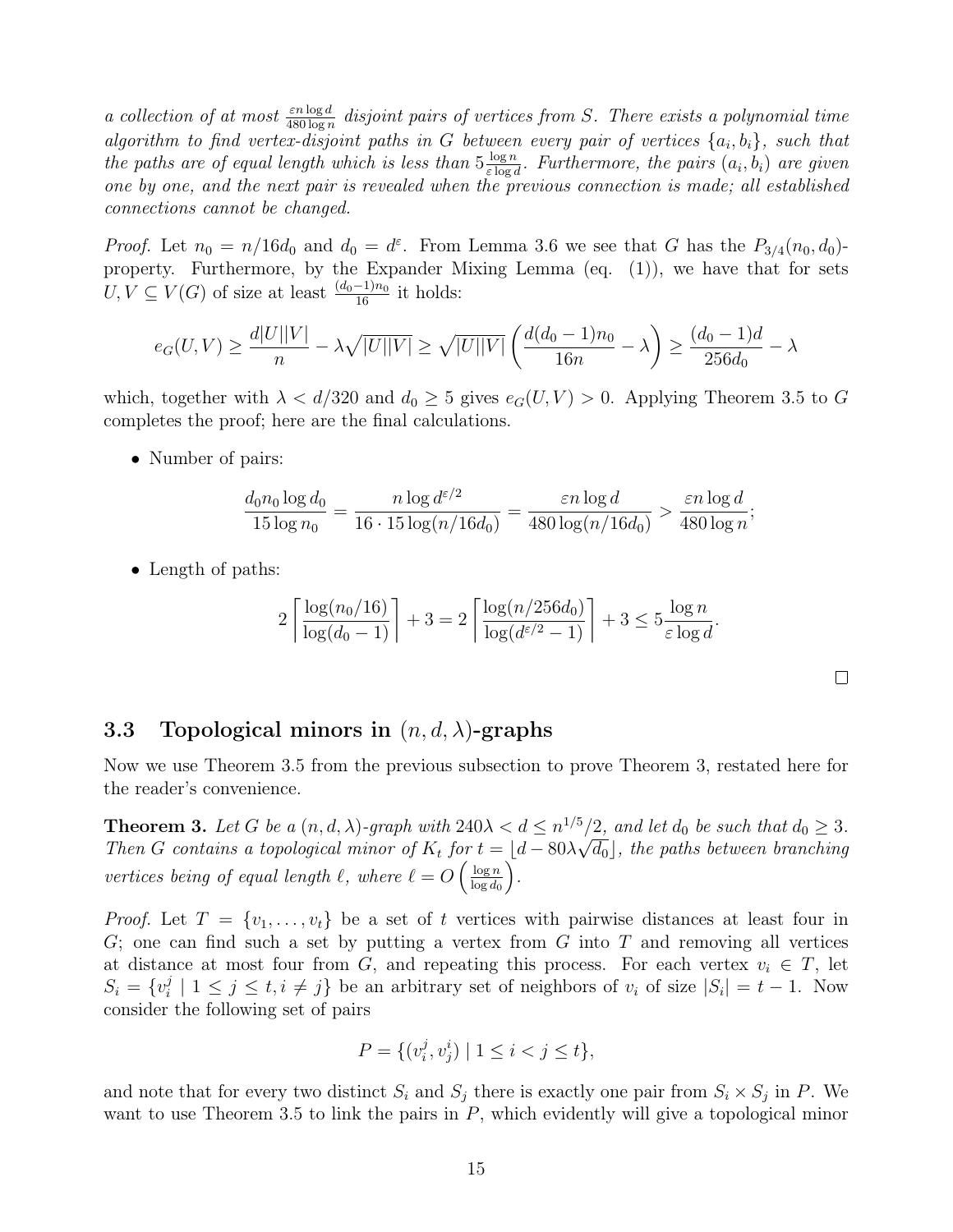of  $K_t$  in G. Note that G has the  $P_\alpha(n_0, d_0)$  property for  $\alpha = 1 - \frac{40\lambda}{d}$ d √  $\overline{d_0}$  and  $n_0 = \frac{25\lambda n}{d_0 d}$  $rac{25\lambda n}{d_0 d}$  by Lemma [3.6;](#page-13-0) indeed, note that

$$
\frac{n_0(1+4d_0)}{2n} + \frac{\lambda}{d}(1+\sqrt{2\cdot d_0}) < 60\frac{\lambda}{d} + 2\frac{\lambda}{d}\sqrt{d_0} < 40\frac{\lambda}{d}\sqrt{d_0} = 1 - \alpha.
$$

Hence, since for every  $x \in V(G)$  we have  $|N_G(x) \cap (\bigcup P \cup T)| < \beta d$ , for  $\beta = 1 - \frac{80\lambda\sqrt{d_0} + 1}{d}$  $\frac{d_0+1}{d},$ and  $\beta < 2\alpha - 1$  holds, and since every two disjoint sets in G of size  $n_0(d_0 - 1)/16$  have an edge between them by  $(1)$ , we indeed can apply Theorem [3.5](#page-13-1) and get a topological minor of  $K_t$  such that the constructed paths between vertices in each pair in P are of length  $2\left[\frac{\log(n_0/16)}{\log(d_0-1)}\right]+3=$ 

 $\Box$ 

 $O\left(\frac{\log n}{\log d_e}\right)$  $\log d_0$ , completing the proof.

By assuming that  $\lambda < D/240$  and setting  $d_0 = 3$  in the theorem above, one can get a topological minor of  $K_t$  for  $t = D - O(\lambda)$ . Can we do better? If  $\lambda$  is small, can we find a topological minor of  $K_{D+1}$  in an  $(n, d, \lambda)$ -graph? In the rest of the section we show that the answer to the latter question is negative; we give constructions of graphs which show that one cannot do much better than what is given in Theorem [3.](#page-5-0) This is related to the following question of Fountoulakis, Kühn and Osthus [\[25\]](#page-18-4). For which values  $\alpha, k, d$  does every  $(\alpha n, k)$ -expanding d-regular graph on n vertices contain a topological minor of  $K_{d+1}$ ? We will show that even if we assume strong expansion properties, this still does not force a topological minor of  $K_{d+1}$ ; in particular, for  $d \geq 3$  and infinitely many values of n we show that there is an  $(\alpha n, d - 3)$ -expanding  $(2d + 1)$ -regular graph, where  $\alpha = \alpha(d)$ , with no subdivision of  $K_{2d+2}$ . First, we need the following definition.

**Definition 3.7.** The strong product of two graphs  $G_1$  and  $G_2$  is the graph  $G_1 \boxtimes G_2$  on the vertex set  $V(G_1) \times V(G_2)$ , where  $(u_1, u_2)$  is adjacent to  $(v_1, v_2)$  if and only if one of the following holds:

- $u_1 = v_1$  and  $u_2 \sim v_2$  in  $G_2$ ;
- $u_2 = v_2$  and  $v_1 \sim u_1$  in  $G_1$ ;
- $u_1 \sim v_1$  in  $G_1$  and  $v_2 \sim u_2$  in  $G_2$ .

Given a graph G, we denote with  $G^{(k)}$  the strong product of G and  $K_k$ :  $G^{(k)} = G \boxtimes K_k$ .

<span id="page-15-0"></span>**Lemma 3.8.** Let G be a triangle-free d-regular graph for  $d \ge 7$ , and let  $k \ge 2$ . Then  $G^{(k)}$  does not contain a topological minor of  $K_t$  for  $t = kd + 2$ .

*Proof.* Observe that  $G^{(k)}$  can be obtained from G by replacing each vertex v in G by a clique  $C_v$  of size k, and then making all vertices in  $C_v$  adjacent to all vertices in  $C_u$  if  $v \sim u$  in G. Hence,  $G^{(k)}$  is  $(kd + k - 1)$ -regular. Now, suppose to the contrary, that there is a topological minor T of  $K_t$  in  $G^{(k)}$ . Let v be one of its branch vertices. We show that there is at least another vertex  $w \in C_v$  which is a branch vertex in T. If this is not the case, then every vertex w in  $C_v$  is either not a neighbor of v in T, or it is one of the internal vertices in T adjacent to v. In the latter case, this means that the path in  $T$ , starting at v and continuing with w, at some point leaves  $C_v$  and lands in one of the kd other neighbors w' of v in  $G^{(k)}$ . This implies that  $vw'$  is not an edge in  $T$ , since every cycle in a topological minor contains at least 3 branching vertices. Note also that for distinct vertices  $w_1, w_2 \in C_v$  in the latter case,  $w'_1, w'_2$ are also distinct, as otherwise we again get a cycle with less than 3 branching vertices.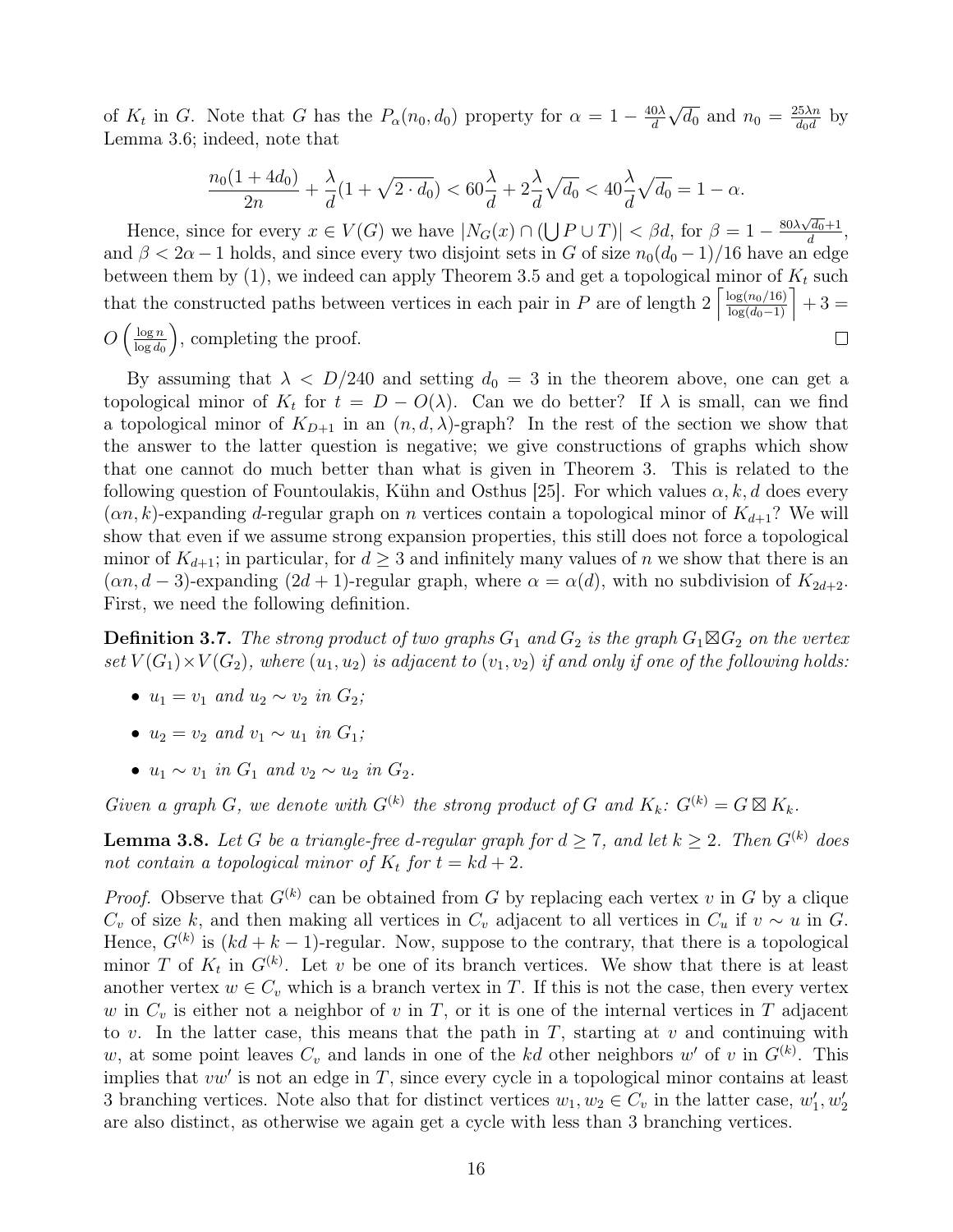In both cases discussed in the passage above, for every vertex in  $w \in C_v - v$ , one of the  $kd + k - 1$  neighbors of v in  $G^{(k)}$  is not its neighbor in T, and thus v has at most  $kd + k - 1$  $1 - (|C_v| - 1) = kd = t - 2$  neighbors in T, a contradiction. Hence, we may assume that there is another branching vertex  $w \in C_v$  and without loss of generality, let vw be an edge in T. Consider the (common) neighborhood in  $G^{(k)}-C_v$  of v and w, and note it is of size kd and that it is a disjoint union of cliques of size  $k$ , since by assumption  $G$  does not contain triangles. Since both v and w have at least  $(t-1) - (k-1) > kd - k$  neighbors in  $T - C_v$  each, it means they have at least  $kd-2k > d$  common neighbors in  $T - C_v$ , denoted by N. Note that all vertices in N are also branching vertices. Now, by the pigeonhole principle, there exist two vertices  $x, x'$ in N from the same k-clique in  $G^{(k)}$ . In order to get to the other at least  $|N| - |C_x| > kd - 3k$ branching vertices in  $N \setminus C_x$ , x and x' must use internally vertex disjoint paths of length at least two (indeed, recall that no vertex in  $C_x$  is adjacent to any vertex in  $N \setminus C_x$  in the graph  $G^{(k)}$ ). This is in turn not possible, since x and x' have an identical neighborhood (up to x, x'), which is of size  $kd+k-1$ , so one of them will use less than half of those to get to each vertex in  $N \setminus C_x$ , which is a contradiction since  $|N \setminus C_x| > kd - 3k > \frac{kd+k-1}{2}$ , for  $d \ge 7$ . This completes the proof.  $\Box$ 

The next lemma is a standard exercise in spectral graph theory (see for example Problem 11.7 in [\[40\]](#page-19-14)).

<span id="page-16-0"></span>**Lemma 3.9.** Let  $\{\lambda_i\}_{i\in I}$  be the eigenvalues of graph  $G_1$ , and  $\{\mu_j\}_{j\in J}$  be the eigenvalues of graph  $G_2$ . Then the eigenvalues of  $G_1 \boxtimes G_2$  are  $\lambda_i \mu_j + \lambda_i + \mu_j$ , for  $(i, j) \in I \times J$ .

Using Lemmas [3.8](#page-15-0) and [3.9,](#page-16-0) we get the following result.

**Theorem 3.10.** Let G be a triangle-free  $(n, d, \lambda)$ -graph with  $7 \leq d \leq n-1$  and let  $k \geq 2$ . Then  $G^{(k)}$  is a  $(kn, kd + k - 1, k\lambda + k - 1)$ -graph without a topological minor of  $K_t$  for  $t = kd + 2$ .

*Proof.* By Lemma [3.8](#page-15-0) the graph  $G^{(k)}$  does not contain a topological minor of  $K_t$ . It is left to prove that the second largest eigenvalue in absolute value of  $G^{(k)}$  is at most  $k\lambda + k - 1$ . First, it is an easy exercise to show that the eigenvalues of  $K_k$  are  $k-1$  with multiplicity 1, and  $-1$ with multiplicity  $k - 1$ . On the other hand, the largest eigenvalue of G is d while the other eigenvalues are by assumption at most  $\lambda$  in absolute value. By applying Lemma [3.9,](#page-16-0) one can see that all except the largest eigenvalue of  $G^{(k)}$  are at most  $\lambda(k-1) + \lambda + (k-1)$  in absolute value, so we are done.  $\Box$ 

**Remark 3.11.** Recall that in the introduction we mentioned that there exist triangle-free  $(n, d, \lambda)$ -graphs with  $\lambda = O(\sqrt{d})$ . By assuming that  $\lambda = O(\sqrt{d})$  in the previous theorem, one gets a  $(n_1, d_1, \lambda_1)$ -graph where  $n_1 = kn$ ,  $d_1 = kd + k - 1$  and  $\lambda_1 = k\lambda + k - 1$ , with no topological minor of  $K_t$  with  $t = d_1 - (k-3) = d_1 - \Theta\left(\frac{\lambda_1^2}{d_1}\right)$  . Recall that by Theorem [3](#page-5-0) one is guaranteed to find a topological minor of  $K_t$  for  $t = d_1 - \Theta(\lambda_1)$  whenever  $\lambda_1 < d_1/240$ ; by fixing d and  $\lambda$ , and choosing k to be large in the previous theorem, one gets  $t = d_1 - \Theta(\lambda_1)$ , matching the mentioned lower bound for t.

Finally, we have the following corollary of Lemma [3.8,](#page-15-0) which gives a concrete bound for the parameters in the abovementioned question of Fountoulakis, Kühn and Osthus, putting an emphasis on the expansion ratio, which is close to half of the degree of the constructed regular graph.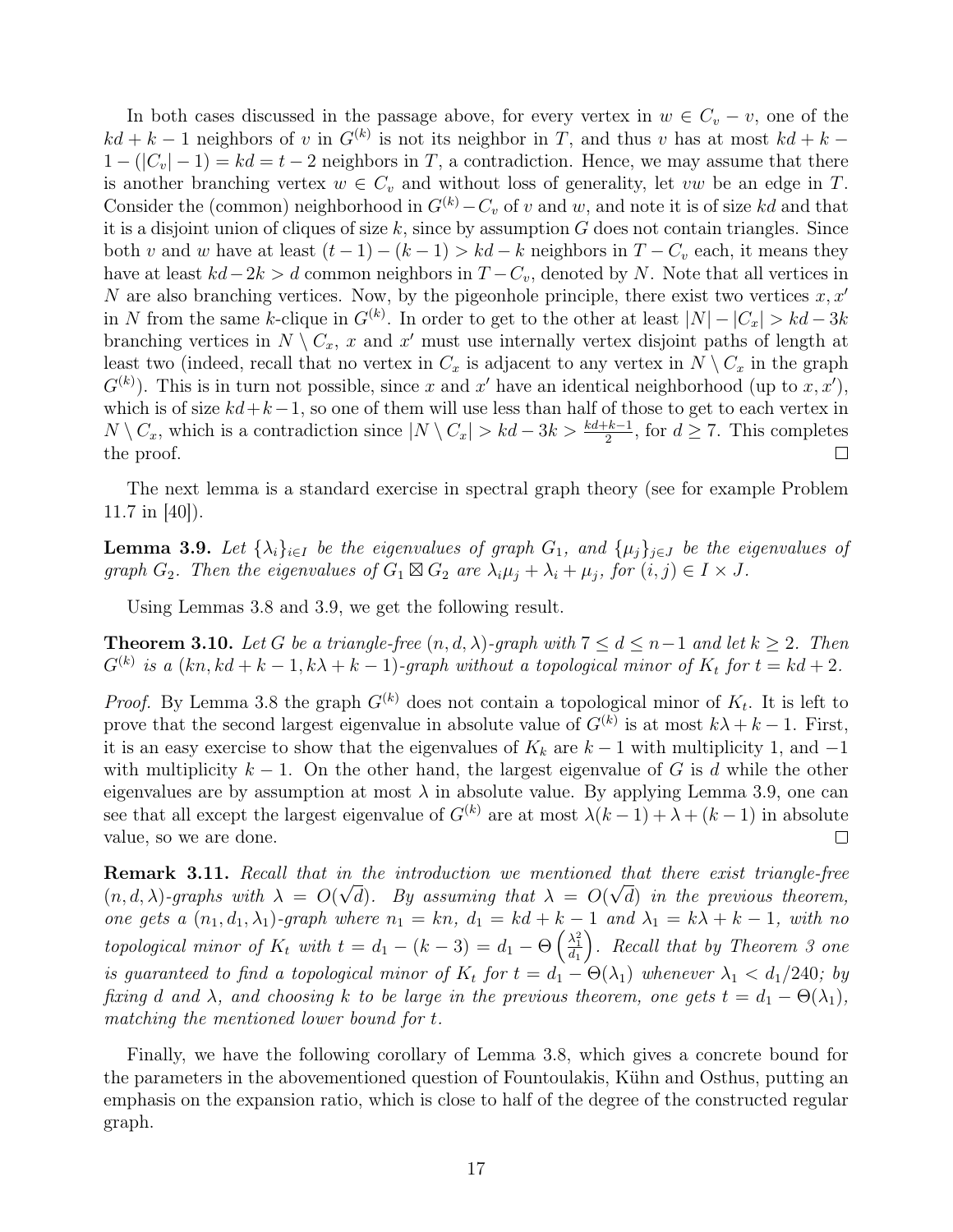**Corollary 3.12.** For every  $d \geq 4$  there exists a constant  $\alpha > 0$ , such that for infinitely many values of n there is a  $(\alpha n, d - 3)$ -expanding  $(2d + 1)$ -regular graph on n vertices without a topological minor of  $K_{2d+2}$ .

*Proof.* Let G be a random bipartite d-regular graph on an even number  $n/2$  of vertices; such a graph is whp  $(\alpha n, d - 3)$ -expanding for constant  $\alpha = \alpha(d)$  (see, for example, Theorem 4.16 in [\[32\]](#page-18-0)). By Lemma [3.8,](#page-15-0) the graph  $G^{(2)}$  does not contain a  $K_{d+1}$ -topological minor; furthermore, one can easily see that  $G^{(2)}$  is also  $(\alpha n, d - 3)$ -expanding, so we are done.  $\Box$ 

# References

- <span id="page-17-6"></span>[1] A. Aggarwal, A. Bar-Noy, D. Coppersmith, R. Ramaswami, B. Schieber, and M. Sudan. Efficient routing in optical networks. Journal of the ACM (JACM), 43(6):973–1001, 1996.
- <span id="page-17-0"></span>[2] N. Alon. Eigenvalues and expanders. Combinatorica, 6(2):83–96, 1986.
- <span id="page-17-11"></span>[3] N. Alon. Subdivided graphs have linear Ramsey numbers. Journal of Graph Theory, 18(4):343– 347, 1994.
- <span id="page-17-5"></span>[4] N. Alon and M. Capalbo. Finding disjoint paths in expanders deterministically and online. 48th annual IEEE Symposium on Foundations of Computer Science (FOCS'07), 518–524, 2007.
- <span id="page-17-12"></span>[5] N. Alon and F. R. Chung. Explicit construction of linear sized tolerant networks. Discrete Mathematics, 72(1-3):15–19, 1988.
- <span id="page-17-2"></span>[6] N. Alon, M. Krivelevich, and B. Sudakov. Embedding nearly-spanning bounded degree trees. Combinatorica, 27(6):629–644, 2007.
- <span id="page-17-14"></span>[7] S. Arora, T. Leighton, and B. Maggs. On-line algorithms for path selection in a nonblocking network. Proceedings of the twenty-second annual ACM Symposium on Theory of Computing  $(TOC'90)$ , 149-158, 1990.
- <span id="page-17-3"></span>[8] J. Balogh, B. Csaba, M. Pei, and W. Samotij. Large bounded degree trees in expanding graphs. Electronic Journal of Combinatorics 17, Research paper 6, 2010.
- <span id="page-17-4"></span>[9] J. Balogh, B. Csaba, and W. Samotij. Local resilience of almost spanning trees in random graphs. Random Structures & Algorithms,  $38(1-2):121-139$ , 2011.
- <span id="page-17-1"></span>[10] J. Beck. On size Ramsey number of paths, trees, and circuits. I. Journal of Graph Theory, 7(1):115–129, 1983.
- <span id="page-17-9"></span>[11] J. Beck. On size Ramsey number of paths, trees and circuits. II. Mathematics of Ramsey theory, Algorithms Combin., 5: 34–45. Springer, Berlin, 1990.
- <span id="page-17-13"></span>[12] A. Z. Broder, A. M. Frieze, S. Suen, and E. Upfal. An efficient algorithm for the vertex-disjoint paths problem in random graphs. Proceedings of the seventh annual ACM-SIAM Symposium on Discrete Algorithms (SODA'96), 261–268, 1996.
- <span id="page-17-10"></span>[13] S. A. Burr and P. Erdős. On the magnitude of generalized Ramsey numbers for graphs. Colloq. Math. Soc. János Bolyai, 10: 215–240, 1975.
- <span id="page-17-7"></span>[14] D. Conlon. A new upper bound for diagonal Ramsey numbers. Annals of Mathematics, 941–960, 2009.
- <span id="page-17-8"></span>[15] D. Conlon, J. Fox, and B. Sudakov. Recent developments in graph Ramsey theory. Surveys in combinatorics, London Mathematical Society Lecture Notes 424: 49–118, 2015.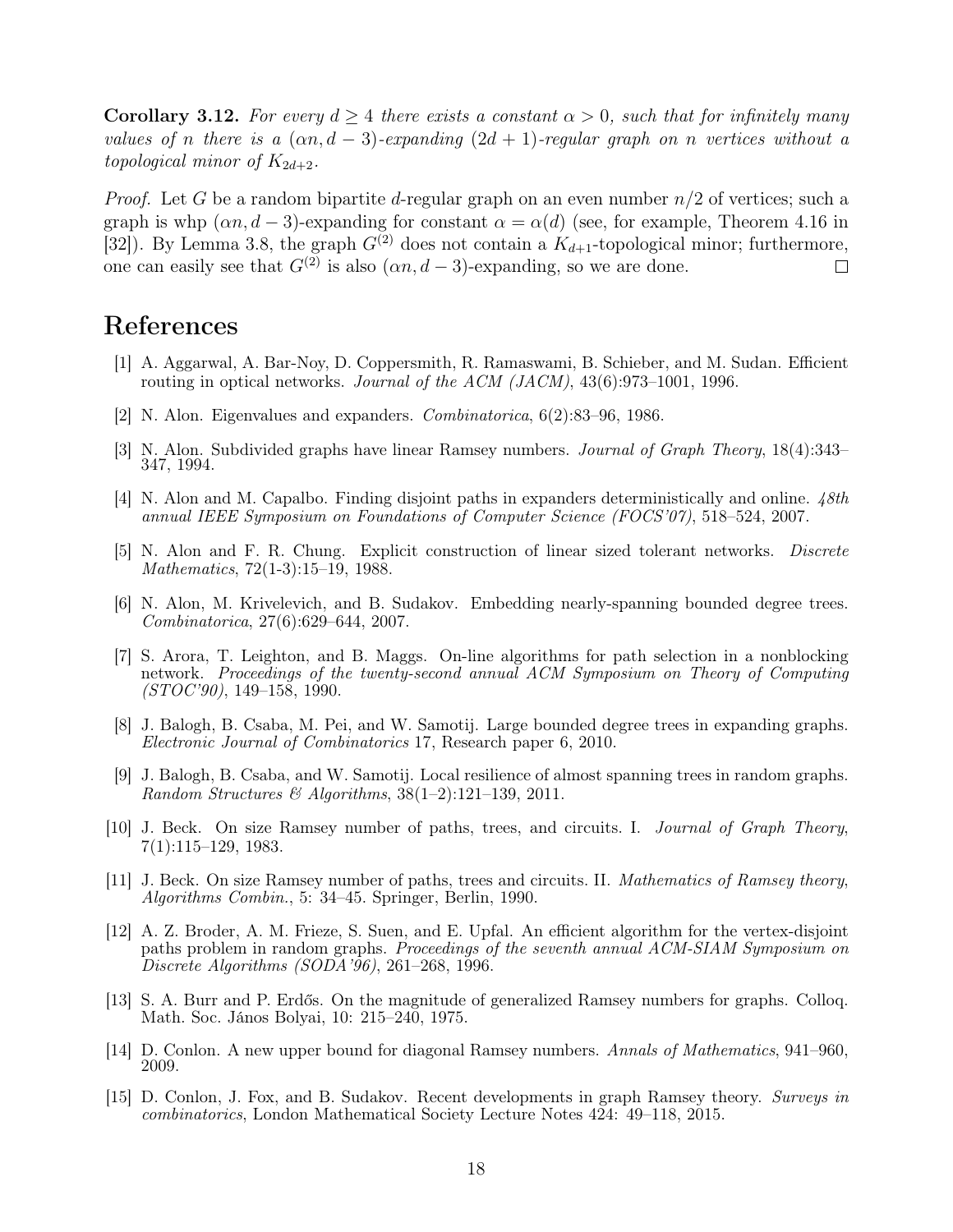- <span id="page-18-14"></span>[16] D. Conlon and R. Nenadov. Size Ramsey numbers of triangle-free graphs with bounded degree. Preprint.
- <span id="page-18-6"></span>[17] D. Dellamonica Jr. and Y. Kohayakawa. An algorithmic Friedman–Pippenger theorem on tree embeddings and applications. *Electronic Journal of Combinatorics* 15, Research paper 127, 2008.
- <span id="page-18-12"></span>[18] J. Donadelli, P. E. Haxell, and Y. Kohayakawa. A note on the size-Ramsey number of long subdivisions of graphs. RAIRO – Theoretical Informatics and Applications, 39(1):191–206, 2005.
- <span id="page-18-11"></span>[19] N. Draganić, M. Krivelevich, and R. Nenadov. The size-Ramsey number of short subdivisions. arXiv preprint arXiv:2004.14139, 2020.
- <span id="page-18-8"></span>[20] P. Erdős. On the combinatorial problems which I would most like to see solved. Combinatorica, 1(1):25–42, 1981.
- <span id="page-18-20"></span>[21] P. Erdős and S. Fajtlowicz, On the conjecture of Hajós, Combinatorica 1(2):141–143, 1981.
- <span id="page-18-7"></span>[22] P. Erdős, R. J. Faudree, C. C. Rousseau, and R. H. Schelp. The size Ramsey number. Periodica Mathematica Hungarica, 9(1-2):145–161, 1978.
- <span id="page-18-17"></span>[23] P. Feldman, J. Friedman, and N. Pippenger. Non-blocking networks. Proceedings of the eighteenth annual ACM Symposium on Theory of Computing (STOC'86), 247–254, 1986.
- <span id="page-18-18"></span>[24] P. Feldman, J. Friedman, and N. Pippenger. Wide-sense nonblocking networks. SIAM Journal on Discrete Mathematics, 1(2):158–173, 1988.
- <span id="page-18-4"></span>[25] N. Fountoulakis, D. Kühn, and D. Osthus. Minors in random regular graphs, Random Structures Algorithms 35:444–463, 2009.
- <span id="page-18-1"></span>[26] J. Friedman and N. Pippenger. Expanding graphs contain all small trees. Combinatorica, 7(1):71– 76, 1987.
- <span id="page-18-19"></span>[27] A. M. Frieze. Disjoint paths in expander graphs via random walks: A short survey. International Workshop on Randomization and Approximation Techniques in Computer Science, 1–14. Springer, 1998.
- <span id="page-18-15"></span>[28] M. R. Garey and D. S. Johnson. Computers and intractability, vol. 174, Freeman, 1979.
- <span id="page-18-2"></span>[29] P. E. Haxell. Tree embeddings. *Journal of Graph Theory*,  $36(3):121-130$ ,  $2001$ .
- <span id="page-18-9"></span>[30] P. E. Haxell, Y. Kohayakawa, and T. Łuczak. The induced size-Ramsey number of cycles. Combinatorics, Probability and Computing, 4(3):217–239, 1995.
- <span id="page-18-16"></span>[31] D. S. Hochbaum. An exact sublinear algorithm for the max-flow, vertex disjoint paths and communication problems on random graphs. Operations research, 40(5):923–935, 1992.
- <span id="page-18-0"></span>[32] S. Hoory, N. Linial, and A. Wigderson. Expander graphs and their applications. Bulletin of the American Mathematical Society, 43(4):439–561, 2006.
- <span id="page-18-5"></span>[33] D. Johannsen. Personal communication.
- <span id="page-18-3"></span>[34] J. Kahn, E. Lubetzky, and N. Wormald. The threshold for combs in random graphs. Random Structures & Algorithms, 48(4): 794–802, 2016.
- <span id="page-18-10"></span>[35] Y. Kohayakawa, T. Retter, and V. Rödl. The size-Ramsey number of short subdivisions of bounded degree graphs. Random Structures & Algorithms, 54(2):304–339, 2016.
- <span id="page-18-13"></span>[36] Y. Kohayakawa, V. Rödl, M. Schacht, and E. Szemerédi. Sparse partition universal graphs for graphs of bounded degree. Advances in Mathematics, 226(6):5041–5065, 2011.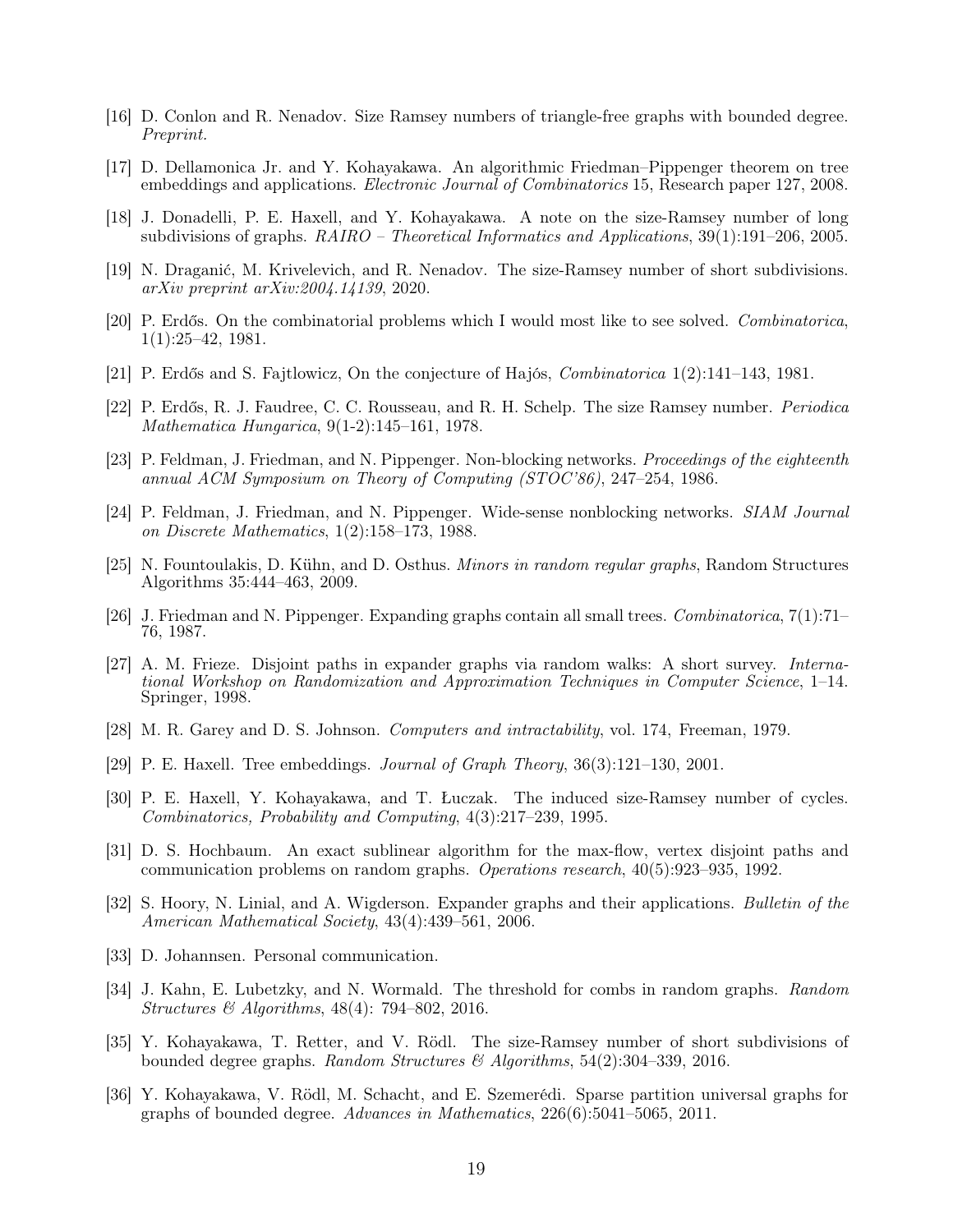- <span id="page-19-12"></span>[37] M. Krivelevich. Expanders — how to find them, and what to find in them. Surveys in Combinatorics, A. Lo et al., Eds., London Mathematical Society Lecture Notes 456: 115–142, 2019.
- [38] M. Krivelevich. Long cycles in locally expanding graphs, with applications. Combinatorica, 39(1):135–151, 2019.
- <span id="page-19-0"></span>[39] M. Krivelevich and B. Sudakov. Pseudo-random graphs. More sets, graphs and numbers, Bolyai Soc. Math. Stud., Springer, 15: 199–262, 2006.
- <span id="page-19-14"></span>[40] L. Lovász. Combinatorial problems and exercises, Second Edition, AMS Chelsea Publishing, Providence, RI, 2007.
- <span id="page-19-1"></span>[41] A. Lubotzky, R. Phillips, and P. Sarnak. Ramanujan graphs. Combinatorica, 8(3):261–277, 1988.
- <span id="page-19-13"></span>[42] R. Montgomery. Sharp threshold for embedding combs and other spanning trees in random graphs.  $arXiv$  preprint  $arXiv:1405.6560$ , 2014.
- <span id="page-19-3"></span>[43] R. Montgomery. Logarithmically small minors and topological minors. Journal of the London Mathematical Society, 91(1):71–88, 2015.
- <span id="page-19-2"></span>[44] R. Montgomery. Spanning trees in random graphs. Advances in Mathematics, 356:106793, 2019.
- <span id="page-19-5"></span>[45] I. Pak. Mixing time and long paths in graphs. Proceedings of the thirteenth annual ACM-SIAM Symposium on Discrete Algorithms (SODA'02), 321–328, 2002.
- <span id="page-19-11"></span>[46] N. Pippenger. Telephone switching networks. Proceedings of Symposia in Applied Mathematics, 26: 101–133, 1982.
- <span id="page-19-6"></span>[47] F. P. Ramsey. On a problem of formal logic. Proc. London Math. Soc., 2(1):264–286, 1930.
- <span id="page-19-8"></span>[48] V. Rödl and E. Szemerédi. On size Ramsey numbers of graphs with bounded degree. Combina $torica, 20(2):257-262, 2000.$
- <span id="page-19-9"></span>[49] P. Seymour and N. Robertson. Graph minors. XIII. The disjoint paths problem. Journal of Combinatorial Theory, Ser. B, 63(1): 65–110, 1995.
- <span id="page-19-10"></span>[50] E. Shamir and E. Upfal. A fast construction of disjoint paths in networks. Annals of Discrete Mathematics, 24: 141–154, 1985.
- <span id="page-19-4"></span>[51] A. Shapira and B. Sudakov. Small complete minors above the extremal edge density. Combina $torica, 35(1):75-94, 2015.$
- <span id="page-19-7"></span>[52] J. Spencer. Ramsey's theorem — a new lower bound. Journal of Combinatorial Theory, Ser. A, 18(1):108–115, 1975.

### 4 Appendix

*Proof of Theorem [2.3.](#page-7-2)* Let  $F'$  be a graph obtained from  $F$  by adding a leaf  $v$  to a vertex  $w \in V(F)$  such that  $d_F(w) \le D-1$  and  $v(F') \le s$ , and let us show that an embedding  $\phi'$  as described exists; the theorem then follows by induction. For a set  $X \subset V(G)$  and an embedding  $f : H \hookrightarrow G$  let

$$
R(X,f) = |\Gamma_G(X) \setminus f(H)| - \sum_{v \in X} [D - \deg_H(f^{-1}(v))] - |f(H) \cap X|.
$$